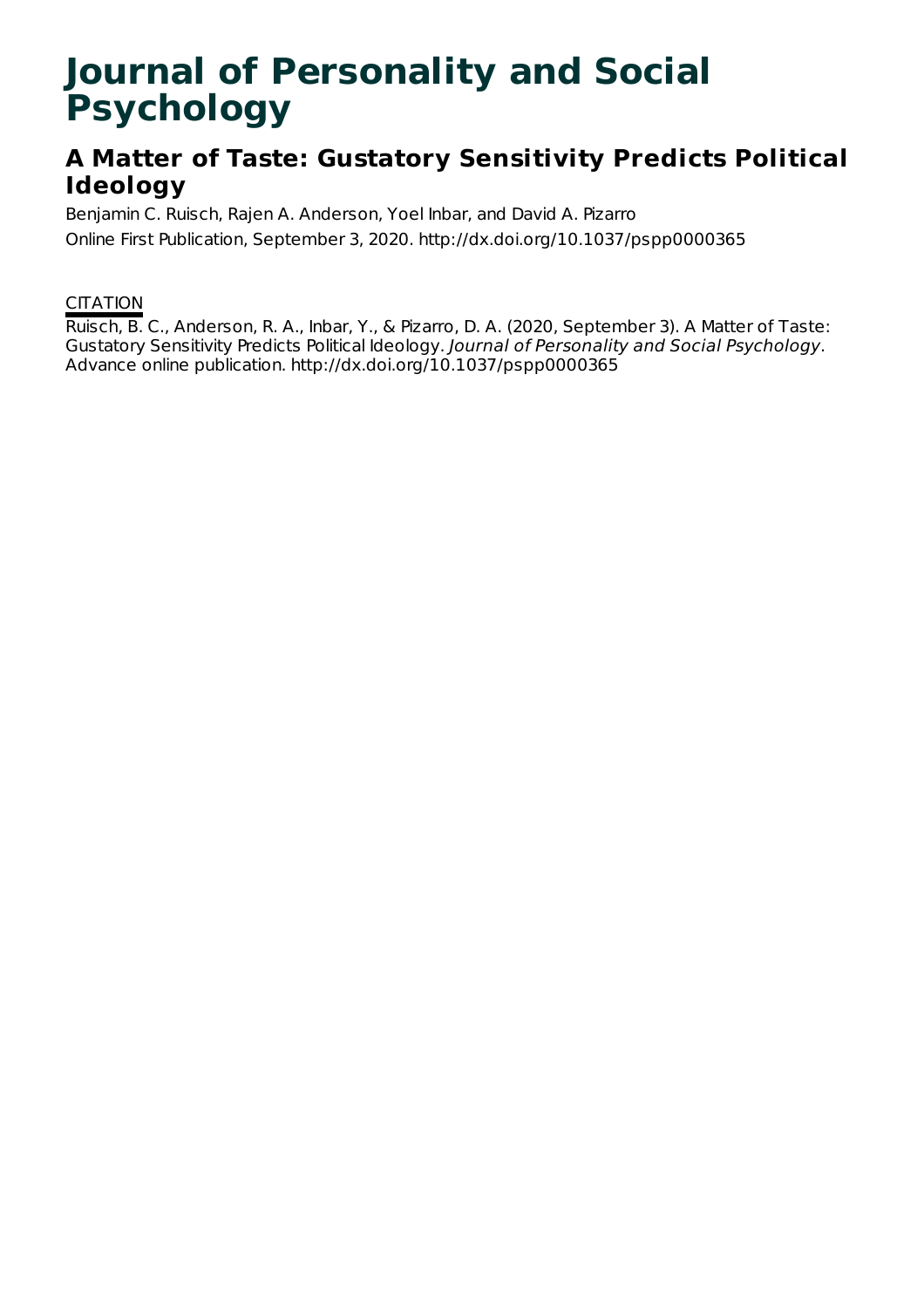http://dx.doi.org[/10.1037/pspp0000365](http://dx.doi.org/10.1037/pspp0000365)

## A Matter of Taste: Gustatory Sensitivity Predicts Political Ideology

Benjamin C. Ruisch Ohio State University

Yoel Inbar University of Toronto Rajen A. Anderson Cornell University

David A. Pizarro Cornell University

Previous research has shown that political attitudes are highly heritable, but the proximal physiological mechanisms that shape ideology remain largely unknown. Based on work suggesting possible ideological differences in genes related to low-level sensory processing, we predicted that taste (i.e., gustatory) sensitivity would be associated with political ideology. In 4 studies (combined  $N = 1,639$ ) we test this hypothesis and find robust support for this association. In Studies 1–3, we find that sensitivity to the chemicals PROP and PTC—2 well established measures of taste sensitivity—are associated with greater political conservatism. In Study 4, we find that fungiform papilla density, a proxy for taste bud density, also predicts greater conservatism, and that this association is partially statistically mediated by disgust sensitivity. This work suggests that low-level physiological differences in sensory processing may shape an individual's political attitudes.

*Keywords:* conservatism, gustation, ideology, politics, taste

Tensions between the political left and right have been growing in recent years, with greater polarization, increased animosity, and less willingness to "reach across the aisle" to engage with individuals of the opposing ideology (McCoy, Rahman, & Somer, 2018; Pew Research Center, 2014, 2016, 2017a; Reiljan, 2019). Indeed, recent polls suggest that the liberal– conservative divide is now one of the most contentious divisions in modern American society, often eliciting more explicit antipathy than divisions based on race, religion, or social class (Iyengar & Westwood, 2015; Pew Research Center, 2016, 2017a, 2017b). However, although the ideological gap has been particularly acrimonious in recent years, the divide between the political right and left is nothing new. This core ideological dimension has exhibited remarkable stability across both time and cultures (Bobbio, 1996; Burke, 1790/1987; Huber & Inglehart, 1995; Jost, 2006; Jost, Glaser, Kruglanski, & Sulloway, 2003a; Lukes, 2003; McCarty, Poole, & Rosenthal, 2006; Rosas & Ferreira, 2014), with social and political systems often being characterized by a push-and-pull between these two opposing mindsets.

Adherents of these two "political ideologies"— here, defined as "set[s] of beliefs about the proper order of society and how it can be achieved" (Erikson & Tedin, 2003, p. 64)— hold opposing positions across a wide range of domains. Research suggests that those on the political right— often called "conservatives" in the United States and many Western nations—tend to be relatively more concerned with maintaining societal order, structure, and stability, and are more resistant to social change and more tolerant of inequality between social groups (Erikson & Tedin, 2003; Jost et al., 2003a, 2003b; McClosky & Zaller, 1984; Rathbun, 2007). Those on the political left— often called "progressives" or, in the United States, "liberals"—tend to be more open to societal change and to prefer less hierarchical relations between groups (*ibid*.).

Although ideological belief systems are complex (e.g., consisting of partially independent facets of economic and social/cultural beliefs; Duckitt, Wagner, Du Plessis, & Birum, 2002; Evans, Heath, & Lalljee, 1996; Layman & Carsey, 2002; Saucier, 2000; Stenner, 2005), and the exact political policies endorsed by each of these ideological groups can to some degree vary as a function of the specific political system in which they are embedded (Benoit & Laver, 2006; Fuchs & Klingemann, 1990), these broad left-right "political orientations" play a central role in structuring political thought and behavior and do so in reliable ways (Benoit & Laver, 2006; Bobbio, 1996; Fuchs & Klingemann, 1990; Jacoby, 1991; Jost, 2006; Lukes, 2003; Tomkins, 1963). For example, those on the right tend to support political policies that impose harsher punishments for criminals and social "deviants" or norm-violators (e.g., the death penalty, mandatory minimum sentences), to support more aggressive foreign policy (e.g., militaristic responses to

<sup>&</sup>lt;sup>1</sup> [Benjamin C. Ruisch,](https://orcid.org/0000-0002-4087-1834) Department of Psychology, Ohio State University;  $\bullet$  [Rajen A. Anderson,](https://orcid.org/0000-0002-6285-8358) Department of Psychology, Cornell University; Yoel Inbar, Department of Psychology, University of Toronto;  $\bullet$  [David A. Pizarro,](https://orcid.org/0000-0002-6698-8694) Department of Psychology, Cornell University.

All preregistration documentation, materials, data, and analysis scripts for these studies are available on the Open Science Framework at [https://](https://osf.io/fv436/) [osf.io/fv436/.](https://osf.io/fv436/) This research was supported by a National Science Foundation (NSF) Graduate Research Fellowship (1144153) to Benjamin C. Ruisch.

Correspondence concerning this article should be addressed to Benjamin C. Ruisch, Department of Psychology, Ohio State University, 110 Lazenby Hall, Columbus, OH 43210. E-mail: [ruisch.3@osu.edu](mailto:ruisch.3@osu.edu)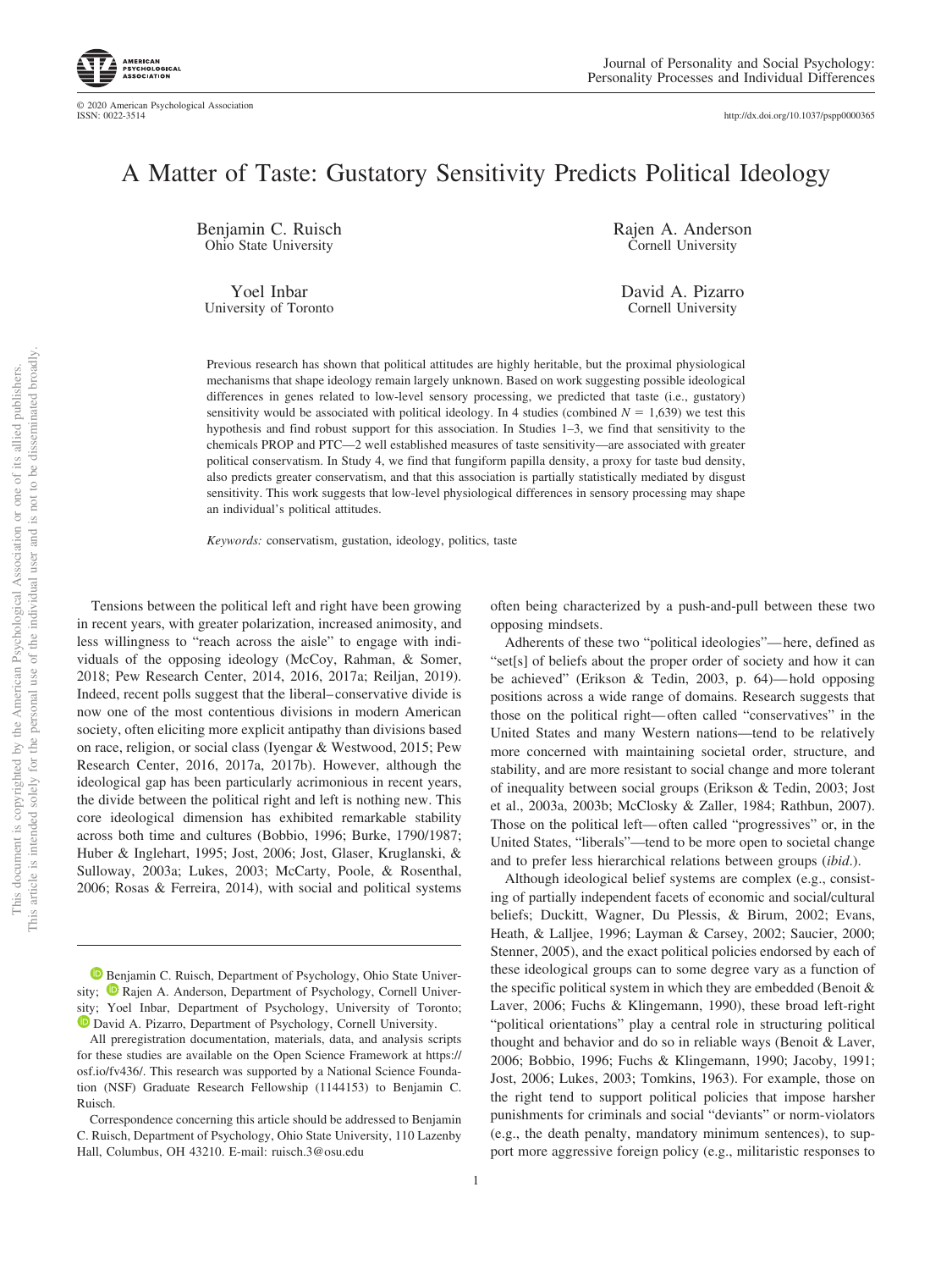conflict), and to be less supportive of redistributive economic policies (e.g., social welfare<sup>1</sup>; Fuchs & Klingemann, 1990; Jacobs & Carmichael, 2002; Jost et al., 2003a; Marcus, Sullivan, Theiss-Morse, & Wood, 1995; Skitka, 1999; Skitka & Tetlock, 1993a, 1993b; Tetlock et al., 2007; Tyler & Weber, 1982). Those on the left tend to endorse the inverse set of policy preferences, supporting less punitive responses to crime and violations of social norms, less aggressive foreign policy (e.g., favoring diplomacy over military action), and greater support for economic redistribution (*ibid.*).

However, the differences between those on the right and left are not limited to political attitudes and behavior. Indeed, decades of research has revealed that liberals and conservatives differ in numerous aspects of everyday behavior (e.g., pastimes, jobs/careers, social groups; DellaPosta, Shi, & Macy, 2015; Pew Research Center, 2014; Verdant Labs, 2016; Wilson, Ausman, & Mathews, 1973), values (e.g., conformity, self-expression; Schwartz, Caprara, & Vecchione, 2010; Schwartz et al., 2014), preferences (e.g., in art, humor, poetry, cuisines; Epstein, 2014; Gillies & Campbell, 1985; Mikol, 1960; Ruch & Hehl, 1986; Schneider, 1985; Wilson et al., 1973; Yakovlev & Guessford, 2013), and beyond. Generally speaking, those on the political right tend to show more appreciation for tradition, to place greater value on social conformity or "fitting in" and to be less likely to seek out novel and unfamiliar experiences. Conversely, those on the left tend to value self-expression and uniqueness, and to be more open to new and unfamiliar experiences. In sum, the divide between the right and left is not simply a political one; those of opposing ideologies have remarkably different values, lifestyles, and cultures.

The breadth, depth, and stability of the differences between liberals and conservatives led early researchers and theorists to speculate that political ideology might be driven by deeper psychological traits and motivations that are not specific to the political realm (Adorno, Frenkel-Brunswik, Levinson, & Sanford, 1950; Altemeyer, 1998; Frenkel-Brunswik, 1949; Tomkins, 1963; Wilson, 1973). More than 70 years of research has borne out this prediction, revealing robust ideological differences in many aspects of basic psychology, including cognition/cognitive style (e.g., attention to negative situations and stimuli; Hibbing, Smith, & Alford, 2014), major dimensions of personality (e.g., openness to experience, conscientiousness; Gerber, Huber, Doherty, Dowling, & Ha, 2010), emotional experience (e.g., sensitivity to disgust; Inbar, Pizarro, & Bloom, 2009), and psychological motivations (e.g., needs for structure, certainty, and cognition; Chirumbolo, 2002; Cichocka & Dhont, 2018; Jost et al., 2003a; Kemmelmeier, 1997; for a recent meta-analysis, see Jost, Sterling, & Stern, 2018).

However, recent research has suggested that the foundations of political ideology may go even deeper than previously believed and that individual differences in political ideology may also stem from more basic biological differences between individuals. This work has suggested that a person's genetic makeup plays a significant role in determining their political orientation— by some estimates explaining 30% to 60% of the variance in political liberalism/conservatism (Hatemi et al., 2014). However, the proximal mechanisms by which these observed genetic differences are translated into political attitudes and behavior remain largely unknown.

One intriguing possibility is that at least some of the observed variability in ideology is attributable to genetic influences on low-level physiological mechanisms, such as those that govern sensory perception. This possibility was suggested by Hatemi et al. (2011), who conducted a genome-wide analysis of 13,000 people to identify the specific genomic regions that accounted for the heritability of political attitudes. Their analysis identified several regions that accounted for variance in respondents' liberalism/ conservatism. Interestingly, one of these regions, on chromosome 9, contained a large number of genes related to taste and olfaction (Lacazette, Pitiot, Jobert, Mallet, & Gachon, 1997; Rajab et al., 2008), suggesting that individual differences in sensory processing may relate to political ideology.

Two additional areas of research converge to suggest possible associations between sensation, particularly gustation, and political ideology. They also suggest a possible psychological mechanism for this association: sensitivity to disgust.

#### **Taste and Disgust**

Researchers have posited a deep and evolutionarily ancient connection between taste and disgust. Specifically, some elements of taste (particularly bitterness perception) are believed to have evolved to detect potentially poisonous and pathogen-laden features of our environment, such as poisonous plants and rotten food (Curtis & Biran, 2001). These stimuli elicit an unpleasant (usually bitter or sour) taste sensation, which triggers a set of physiological and behavioral responses (e.g., opening of the mouth, projection of the tongue) that serve to prevent the ingestion of the offending substance.

The emotion of disgust is believed by many to have its origins in this initial oral rejection response (Rozin, Haidt, & McCauley, 2008; Tybur, Lieberman, Kurzban, & DeScioli, 2013). It is argued that this system was repurposed (or "preadapted," in evolutionary terms; Mayr, 1960) to respond to other environmental cues and other classes of sensory stimuli (e.g., sights and smells that signal the presence of pathogens) to avoid contamination and disease. Consistent with this theorizing, neuroimaging studies have revealed that the area of the brain that is most often implicated in the disgust response, the anterior insula (Vytal & Hamann, 2010), is also intimately involved both in the processing of taste stimuli and the visceral experience of nausea (Rolls & Scott, 2003; Stern, Koch, & Andrews, 2011).

Providing further support for this connection, research from the sensation and perception literature has recently identified a connection between greater taste sensitivity and heightened sensitivity to disgust. This work has shown that individuals who are more sensitive to the chemical compound PROP, the most widely used measure of taste sensitivity (Bartoshuk, Duffy, & Miller, 1994), are more prone to experiencing certain forms of disgust. Specifically, Herz (2011, 2014) found that individuals who experience greater bitterness in response to the chemical PROP—indicating greater taste sensitivity (Bartoshuk et al., 2003)—also tended to

<sup>&</sup>lt;sup>1</sup> Although research suggests that welfare attitudes—as well as economic conservatism more broadly—may be more closely related to social conservatism in the United States and other developed Western nations (e.g., Benoit & Laver, 2006; Malka et al., 2019), as will be discussed in more detail below.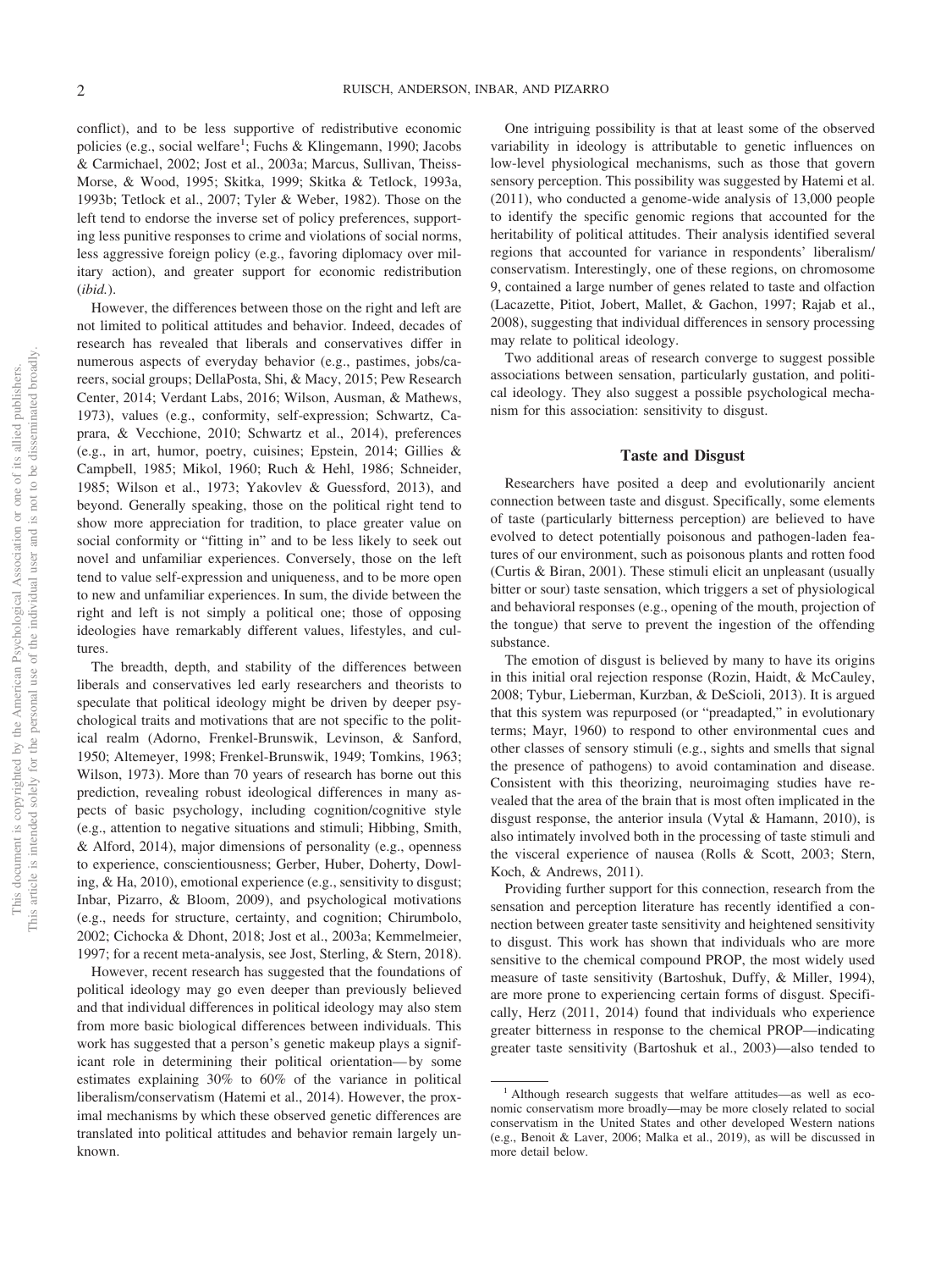experience greater disgust in response to vignettes depicting situations with the potential for contamination or the transmission of disease. Given that taste sensitivity (e.g., sensitivity to PROP, taste receptor density) has been shown to be largely genetically determined (e.g., with a single gene TASR238 being responsible for 58% of the phenotypic variation in PROP bitterness sensitivity; Barbarossa et al., 2015), this work suggests that having a more sensitive sense of taste may predispose a person toward developing a heightened sense of disgust.

#### **Disgust and Political Ideology**

Recent social psychological research has demonstrated that disgust sensitivity, in turn, may have implications for political attitudes. This work has reliably found that greater dispositional sensitivity to disgust is associated with greater political conservatism (e.g., Inbar et al., 2009; Terrizzi, Shook, & McDaniel, 2013). This association is primarily attributable to a relation between higher dispositional disgust sensitivity and greater cultural traditionalism and sexual restrictiveness (vs. permissiveness; Tybur, Inbar, Güler, & Molho, 2015; Tybur et al., 2016). Specifically, this research suggests that individuals with higher disgust sensitivity tend to place greater value on adherence to social norms (which often evolve culturally to limit pathogen transmission; Billing & Sherman, 1998; Schaller & Murray, 2008) as well as to adopt more monogamous (vs. promiscuous) mating strategies (which also serve to limit pathogen transmission; Schaller, 2011; Schaller & Murray, 2008). Because political conservatism tends to align with these concerns/positions (e.g., through harsher punishment of norm violators and favoring traditional vs. nontraditional sexuality; Fuchs & Klingemann, 1990; Jacobs & Carmichael, 2002; Marcus et al., 1995; Sherkat, Powell-Williams, Maddox, & de Vries, 2011; Tyler & Weber, 1982; Whitley, 1999), this leads more disgust-sensitive individuals to tend to adopt more politically conservative ideologies.

Several additional psychological mechanisms have been proposed to explain the relation between disgust and political conservatism. For example, liberals and conservatives tend to differ in the extent to which they regulate the emotion of disgust, with liberals more readily reappraising their disgust away from potentially disgust-inducing stimuli (Feinberg, Antonenko, Willer, Horberg, & John, 2014). Other researchers have posited that disgust is linked to conservatism as a means of avoiding potential pathogen threats brought by contact with outgroups (Fincher & Thornhill, 2012; Thornhill, Fincher, & Aran, 2009). This outgroup prejudice/ingroup favoritism account argues that contact with outgroup members (who may carry pathogens against which the individual has less immunity; Fincher & Thornhill, 2008a, 2008b; Roberts, 1989) is more likely to lead to an infectious disease than contact with ingroup members. However, more recent work suggests that the link between disgust sensitivity and outgroup prejudice (and/or specific political positions like opposition to immigration) is best explained by a connection with the traditional norms of the ingroup (Karinen, Molho, Kupfer, & Tybur, 2019; Tybur et al., 2016). Thus, people who are more easily disgusted, and those induced to feel disgust (e.g., Helzer & Pizarro, 2011; Inbar, Pizarro, & Bloom, 2012), endorse ideological positions that preserve cultural traditions—a position that is associated with political conservatism.

#### **The Present Research**

Integrating these various lines of research led us to hypothesize that basic physiological differences in taste sensitivity would be associated with political ideology, such that individuals with more sensitive senses of taste would tend to be more politically conservative, particularly on social and cultural issues. Further, we predicted that this association would be accounted for, at least in part, by sensitivity to disgust. We tested these hypotheses in four studies (total  $N = 1,639$ ), in which we assessed taste sensitivity using commercially available chemical test strips (Studies 1–3) as well as tongue fungiform papilla density (Study 4).

#### **Analytic Plan and Statistical Power**

We preregistered two of the four studies we conducted. All deviations from our planned analyses and predicted results are explicitly described in the main text. Following our preregistered analysis plans, we tested our primary predictions using linear regression. In these analyses, all predictors are grand-mean centered, and we report standardized beta weights. We list all predictors and control variables that were included in the models. (If no covariates are stated, none are included.) We exclude no participants: All participants who provided complete, analyzable data are included in our analyses.

We took three additional approaches to maximizing statistical power in the present research. All of these approaches are consistent with current recommendations for best practices. First, we conducted power analyses to determine sample sizes for all studies after Study 1A, using observed effect sizes in power analyses to ensure that our studies were adequately powered. Second, we collected large sample sizes to obtain stable observations of effect sizes. We based these minimum samples sizes on simulation studies indicating that correlational effect sizes of around  $r = .1$ (our anticipated effect size, based on a review of the literature) tend to achieve stability of 80% confidence at sample sizes of around 250 participants (Schönbrodt & Perugini, 2013). All four of our studies involved samples larger than 250. Third, following recent best practices recommendations (e.g., McShane & Böckenholt, 2017), we also conducted a random-effects internal metaanalysis of our studies to further increase statistical power and better estimate the true size of any observed effects (Braver, Thoemmes, & Rosenthal, 2014).

All materials, data, syntax, and preregistration documentation are available on the Open Science Framework (OSF) at [https://osf](https://osf.io/fv436/) [.io/fv436/.](https://osf.io/fv436/)

#### **Study 1**

In Study 1, we provided an initial test of the association between taste sensitivity and political conservatism. To do so, we assessed participants' levels of taste sensitivity using a widely used measure of taste sensitivity: taste strips containing the chemical compound 6-n-propylthiouracil (PROP). PROP is a chemical that, depending on a person's genetically determined level of taste sensitivity, can be extremely bitter, completely tasteless, or anywhere in between (Barbarossa et al., 2015; Bartoshuk et al., 1994). Because sensitivity to PROP is associated with sensitivity to bitterness generally—and, some research suggests, general taste sensitivity (Bar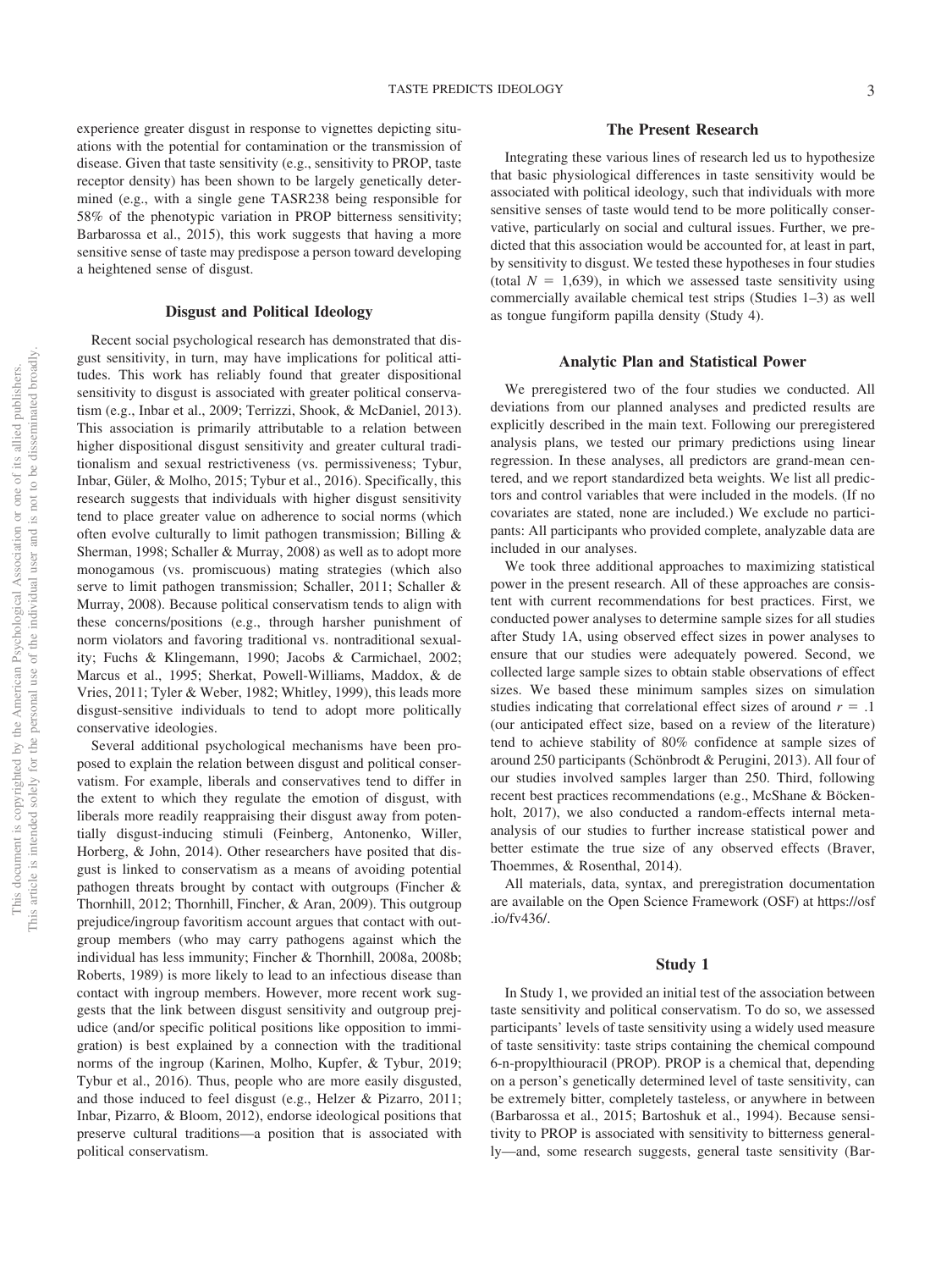toshuk et al., 1994; Tepper, 2008)—it provides an efficient and informative index of individual differences in taste sensitivity.

#### **Method**

Participants. For this initial test of our hypothesis, we recruited a convenience sample of students from an introductory psychology course. We included all students who elected to participate in the study, resulting in a total sample of  $N = 343$ .

**Ethics statement.** All research was approved by the Cornell University Institutional Review Board under protocol #1601006066, "Taste Sensitivity and Political Ideology."

**Procedure.** Participants were provided with a PROP taste strip and a paper survey packet. They were instructed to place the PROP strip on their tongues for 30 s and to rate the bitterness of the strip on two 100-point scales. They then indicated their general political orientation and their social and cultural liberalism/conservatism.

Materials. Taste strips contained 3-5 µg of PROP per strip and were purchased from Sensonics International (sensonics.com).

Participants rated the bitterness of the taste strip on two 100 point quasi-logarithmic scales developed by Bartoshuk and colleagues (Bartoshuk et al., 2003). These scales asked participants to compare the taste sensation from the taste strips with other sensory experiences. The first scale asked participants to compare the intensity of the bitterness to auditory sensations of differing intensities, ranging from "Absolute silence" to "An airhorn next to your ear." The second scale asked participants to compare the bitterness of the strip to "the full range of sensations that [they] have ever experienced," ranging from *no sensation* to *strongest imaginable sensation of any kind*. These scales were developed in order to overcome the difficulties inherent to comparing subjective sensory experiences between individuals and have been shown to accurately identify between-subjects differences in taste sensitivity (Bartoshuk et al., 2003).

General political orientation was assessed with the question "Where on the following scale of political orientation would you place yourself?" and social and cultural liberalism/conservatism was assessed with the question "In terms of social and cultural issues, how liberal or conservative are you?" Participants provided their response to each question on a 7-point Likert-type scale ranging from *extremely liberal* to *extremely conservative*.

#### **Results**

Twenty-two participants did not provide information about their political ideology, and one additional participant did not rate the bitterness of the taste strip. This left us with a sample of 320 participants with analyzable data. The correlation between our two taste sensitivity scales was high  $(r = .83)$ , so we averaged them into a single index of taste sensitivity.

As predicted, participants who reported greater bitterness from the taste strip (i.e., those with higher taste sensitivity) identified as more politically conservative, both on the measure of general political orientation ( $\beta = .14$ , *t*[318] = 2.46, *p* = .01), as well as on the measure of social and cultural conservatism ( $\beta = .15$ ,  $t[318] = 2.73, p = .007$ .

#### **Discussion**

The results of this study provided initial support for the hypothesized connection between taste sensitivity and political conservatism, using a well-established measure of taste sensitivity. Although these results are correlational and cannot speak to the causal direction of this relation, past research has established that the ability to taste PROP is largely genetically determined (Barbarossa et al., 2015). These findings therefore provide an initial indication that taste sensitivity—particularly sensitivity to bitterness—may play a role in shaping political ideology.

#### **Study 2**

In Study 2, we conducted a preregistered conceptual replication and extension of Study 1 using a more diverse sample of participants collected from a student and community center on Cornell University's campus. For this study, we used another widely used index of general taste sensitivity, phenylthiocarbamide (PTC). Although sensitivities to PROP and PTC are positively related (Barnicot, Harris, & Kalmus, 1951; Lawless, 1980), they are believed to be subject to different genetic controls (Bufe et al., 2005). Further, the genetic basis of sensitivity to PTC has been more extensively studies and is better established (Bufe et al., 2005; Drayna et al., 2003; Hansen, Reed, Wright, Martin, & Breslin, 2006), with an estimated 55% to 85% of the phenotypic variance in PTC sensitivity being determined by three functional single nucleotide polymorphisms of the TAS2R38 gene (Kim et al., 2003). Therefore, in addition to providing further support for a general association between taste and ideology, the existence of ideological differences in sensitivity to PTC would also provide additional evidence suggesting a possible genetic basis for these differences.

We also made two other changes to our experimental design to rule out potential confounds. First, because both age and sex have previously been shown to relate to taste sensitivity (Bartoshuk et al., 1994; Mojet, Christ-Hazelhof, & Heidema, 2001), we asked participants to provide this information to test whether these factors explained the observed association between taste sensitivity and political conservatism. Second, we also asked participants to rate the specific taste that they detected on the test strip (e.g., bitter, sour, salty). This question allowed us to ensure that we were specifically analyzing participants' ratings of the target chemical PTC (rather than their ratings of the paper strip in which it was embedded). Because past work has shown that people experience the taste of PTC to be bitter, or sometimes sour (Bartoshuk et al., 1994), responses of "salty," "sweet," and "no flavor" were interpreted as indicating a lack of ability to taste PTC, as specified in the preregistration for this study.

#### **Method**

**Participants.** We conducted a power analysis for 80% power to detect an effect size of  $r/\beta = .145$ , the effect size we observed in Study 1. This analysis recommended a sample size of 368 participants, which we increased to 400 to increase statistical power. We preregistered this target sample size for Studies 2 and 3.

**Materials and procedure.** Research assistants set up a table and invited passersby to participate in the study in exchange for a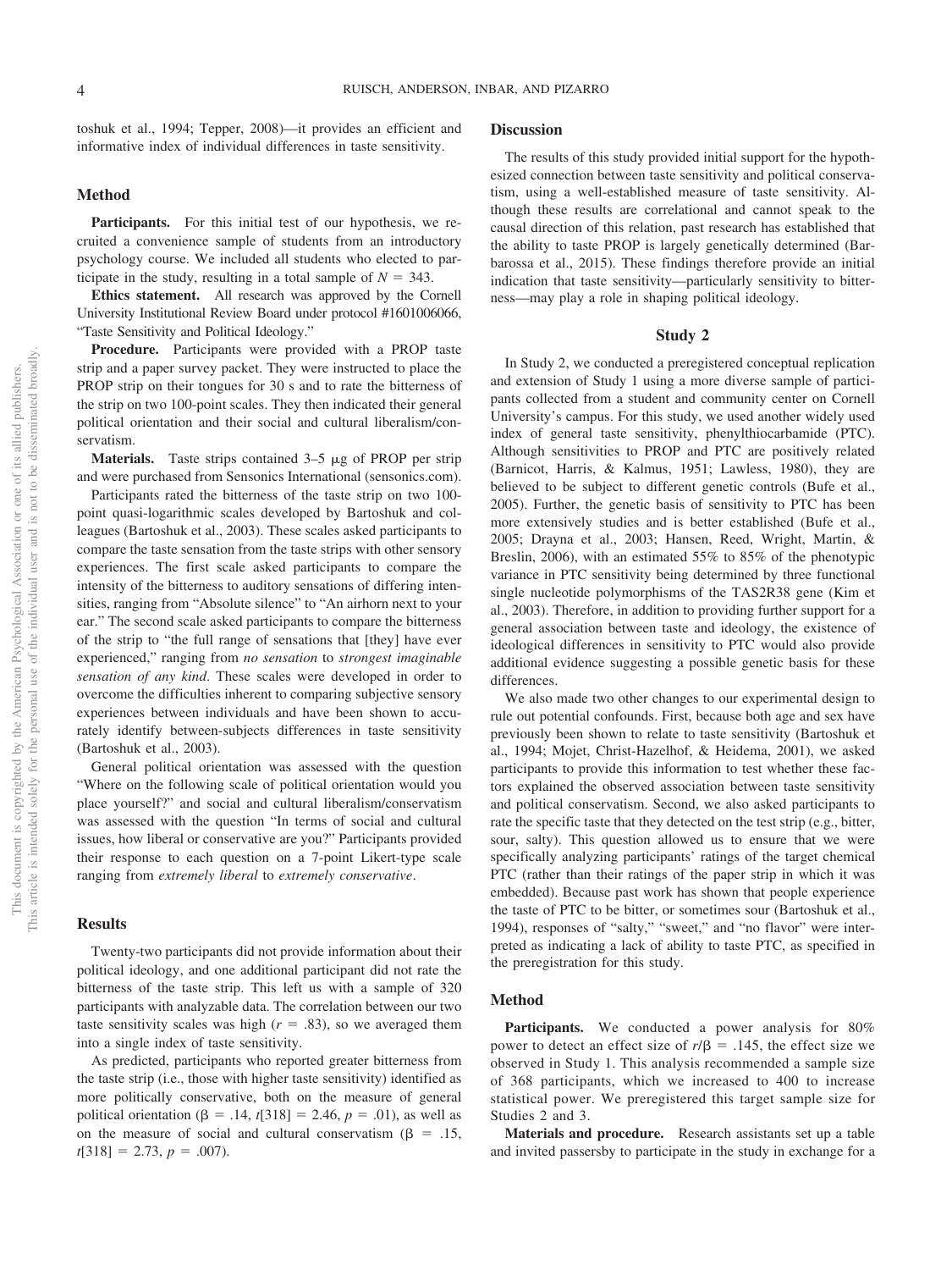piece of chocolate. Participants were provided with a PTC taste strip (purchased from Nasco Precision Laboratories) and a paper survey packet. They were instructed to place the taste strip on their tongue for 30 s. After tasting the test strip, but before rating its intensity, participants were asked to indicate the taste of the strip,

with the following response options: no flavor, bitter, salty, sour, or sweet. Participants then rated the intensity of the taste they experienced using the same general intensity scale from Study 1. They then indicated their political orientation and social and cultural liberalism/conservatism using the same scales from Study 1 and provided information about their age and sex. Additionally, participants also answered nine questions regarding their food preferences. As specified in our preregistration documentation, however, the results of these questions were not analyzed in relation to the current research question.

#### **Results and Discussion**

Two participants did not indicate their political ideology and therefore could not be included in analyses, leaving us with an analyzable sample of 398 participants.<sup>2</sup> Seventy-one participants (17.75%) reported no taste from the taste strip, and were therefore coded as "0" for the intensity measure. Additionally, six participants (1.5%) rated the strip as salty and four (1%) rated it as sweet, indicating a lack of ability to taste PTC. Following our preregistered analysis plan, we coded intensity as "0" for these participants. The remainder of the participants indicated that the strip tasted bitter or sour, indicating an ability to detect PTC. (Results are nearly identical if "sour" responses are also coded as indicating a lack of ability to taste PTC.)

Replicating the results of Study 1, we found that greater taste sensitivity—indicated by the intensity of bitterness experienced from the PTC strip—was associated with greater general political conservatism ( $\beta = .19$ , *t*[396] = 3.80, *p* < .001) and greater social and cultural conservatism  $(\beta = .19, t[396] = 3.80, p < .001)$ . This association remained significant (and in fact became slightly stronger) when controlling for participants' age and sex (general conservatism:  $\beta = .21, t[390] = 4.16, p < .001$ ; social/cultural conservatism:  $\beta = .21$ ,  $t[390] = 4.18$ ,  $p < .001$ ), providing further evidence for the hypothesized association between taste sensitivity and political conservatism.

#### **Study 3**

In Study 3, we sought to extend these findings by moving to an issue-based measure of political conservatism, in which we asked participants to indicate their attitudes on 12 political issues. We included this scale to determine whether taste sensitivity would predict individuals' positions on specific political issues or whether this association held only for overall ideological self-identification. Based on previous research on disgust sensitivity and political ideology (e.g., Tybur et al., 2015), we predicted that taste sensitivity would be most closely correlated with political issues related to traditional sexuality (e.g., LGBT rights, pornography, abortion). Additionally, in this study we also collected a more demographically and ideologically diverse sample recruited from two shopping malls in the northeastern United States.

#### **Method**

Participants. Based on the power analysis outlined in Study 2, we set a target sample size of 400 participants. We received 406 responses.

**Procedure.** Research assistants set up a table and invited passersby to participate in the study in exchange for a piece of chocolate. Participants were provided with a PROP taste strip and a paper survey packet. As in Study 2, participants were first asked to rate the taste of the strip (sweet, salty, sour, bitter, or "no flavor"). They then rated the intensity of the strip using the same general intensity scale from Studies 1 and 2. They then completed the issue-based measure of conservatism, indicated their age and sex, and indicated their general political ideology and social and cultural liberalism/conservatism using the same scales from Studies 1 and 2.

**Measures.** The taste strips used in this study were the same as those used in Study 1 (purchased from Sensonics International). Our issue-based ideology measure was adapted from Everett (2013). Participants were asked to rate their positivity/negativity toward 12 political issues/values on 11-point scales ranging from  $-5$  = *extremely negative* to  $+5$  = *extremely positive*, with the midpoint labeled  $0 = neutral$ . Ten of these items were borrowed or adapted from Everett's scale. Additionally, we added two items (LGBT rights and pornography) to include a wider range of issues relating to (non)traditional sexuality.

In our preregistration, we designated five items as relating to traditional sexuality: the family unit, traditional marriage, LGBT rights (reverse-scored), abortion rights (reverse-scored), and pornography (reverse-scored). We designated the remaining seven items as nonsexuality relevant: lowering corporate taxes, reducing immigration, gun ownership, limited government, religion, traditional values, and welfare benefits (reverse-scored).

#### **Results**

Four participants did not indicate their political ideology, eight did not indicate their social/cultural conservatism, and 14 participants did not complete our issue based-ideology measure. These participants could therefore not be included in analyses using these measures (although they were included in all other analyses). All other participants provided complete, analyzable data.

As in Study 2, we coded responses of "no flavor"  $(n = 88,$ 21.57%), "salty" ( $n = 5$ , 1.23%), and "sweet" ( $n = 2$ , 0.49%) as "0" for the intensity measure. (Results do not change—and in fact become somewhat stronger—if individuals who rated the strips as "sour" are also coded as "0".) Reliability for our issue-based measure of conservatism was acceptably high (full 12-item scale  $\alpha = .81$ ; five-item sexuality-relevant subscale  $\alpha = .70$ ; sevenitem nonsexuality relevant subscale  $\alpha = .73$ ), so we averaged across the individual items to create separate indices of overall issue-based conservatism, conservatism on issues related to

<sup>2</sup> Although we sought only to recruit participants aged 18 or older, a number of participants under 18 also participated in our studies (3% of the total sample,  $N = 53$ ). Because we had permission from the Cornell University Institutional Review Board to recruit participants under 18, we include the data from these participants in our analyses. However, our results do not meaningfully change if these participants are excluded from analyses.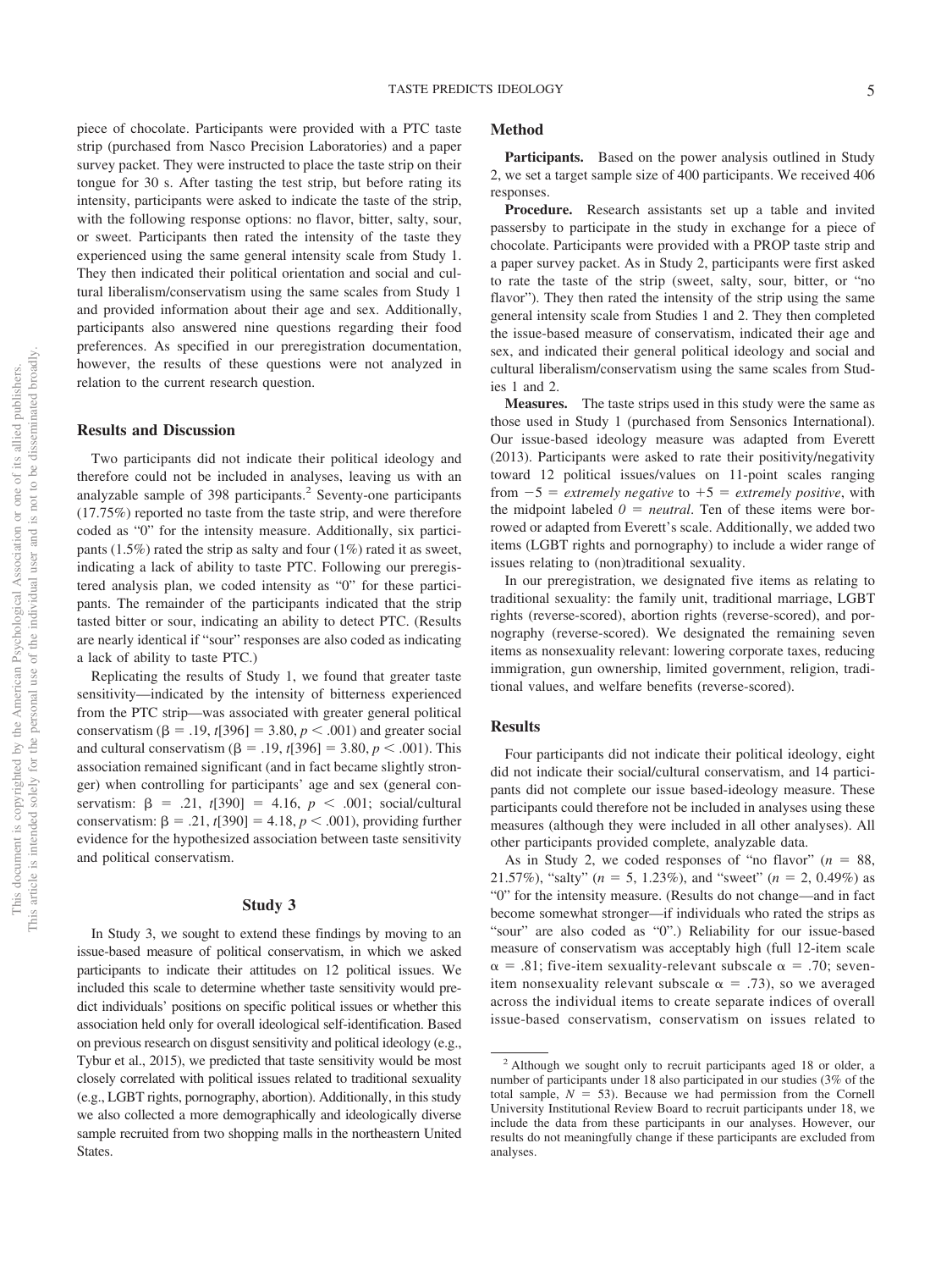traditional sexuality, and conservatism on issues unrelated to traditional sexuality.

In this study, the association between taste sensitivity and selfreported political conservatism was not statistically significant, although it was directionally consistent with our previous studies, with greater taste sensitivity being associated with greater political conservatism  $(\beta = .07, t[399] = 1.45, p = .15$ ; social conservatism:  $\beta = .06$ ,  $t[395] = 1.19$ ,  $p = .23$ ). When controlling for age and sex, these associations became somewhat stronger: the association between taste sensitivity and general political conservatism was  $\beta = .11$ ,  $t(390) = 2.23$ ,  $p = .03$ , and the association between taste sensitivity and social/cultural conservatism was  $\beta = 0.1$ ,  $t(386) = 1.91, p = .057.$ 

Additionally, we found that taste sensitivity significantly predicted greater conservatism on the issue-based ideology scale ( $\beta$  =  $.11, t[390] = 2.27, p = .02$ . This association remained significant when controlling for age and sex ( $\beta$  = .16, *t*[379] = 3.15, *p* = .002). Interestingly—and contrary to our predictions—this relation was weaker for issues related to traditional sexuality ( $\beta = .04$ ,  $t[390] = .70, p = .48$ ; controlling for age and sex:  $\beta = .08$ ,  $t[379] = 1.55$ ,  $p = .12$ ) and was stronger for other political issues (e.g., those related to immigration, gun ownership, and welfare benefits;  $β = .15, t[390] = 3.05, p = .002$ ; controlling for age and sex:  $\beta = .13, t[379] = 2.56, p = .01$ ).

To better understand the reason for the smaller effect size that we observed with self-identified political orientation in this study, we conducted a meta-analysis (described in detail below) to examine how this effect compared to our other studies. We found that the size of this effect did not significantly differ from those we observed in our other studies (test of heterogeneity of effect sizes:  $Q[7] = 8.0, p = .33$ ; test of moderation:  $Q[1] = 3.31, p = .07$ ). This suggests that the relatively smaller effect size documented in this study was likely due to random variation between samples, rather than to any meaningful difference between the studies (Lakens & Etz, 2017). Although it is common in the scientific literature to report only significant results (Fanelli, 2010), we nonetheless report this study here in order to increase transparency in our research (Lakens & Etz, 2017) and to provide a more accurate estimate of the true size of this effect (Braver et al., 2014).

#### **Discussion**

Although the association between taste sensitivity and selfreported conservatism was not statistically significant in this study, the effect was directionally consistent with our previous studies, and did not significantly differ from our other studies. Furthermore, the significant association that we observed between taste sensitivity and the issue-based measure of political ideology constitutes a conceptual replication of our previous studies using a different measure of conservatism, providing convergent evidence in support of our hypothesis that higher taste sensitivity is associated with greater political conservatism.

The pattern of results with the individual political issues (see Table 1), although contrary to our predictions, also offers potential insight into the nature of this effect. Taste sensitivity significantly predicted more conservative positions on three of the 12 political issues/values: gun ownership, welfare benefits, and religion. Although these analyses are post hoc and should therefore be interpreted with caution, it is notable that these issues are all closely related to intergroup attitudes and orientations (Brown-Iannuzzi, Dotsch, Cooley, & Payne, 2017; Johnson, Rowatt, & LaBouff, 2012; O'Brien, Forrest, Lynott, & Daly, 2013). This pattern of results appears consistent with recent theory and research on the nature of the relation between disgust sensitivity and conservatism, which suggests that disgust sensitivity may lead to greater conservatism specifically on issues that relate to outgroup aggression and promotion of ingroup norms (e.g., Aarøe, Petersen, & Arceneaux, 2017). Also consistent with this perspective, the issue that related most directly to economic conservatism—and least directly related to social conservatism—"reducing corporate taxes," showed no association whatsoever with taste sensitivity ( $\beta = -.005, p =$ .92). Although this pattern of results appears to be consistent with our hypothesized disgust-based explanation for the relation between taste and conservatism, in Study 4 we directly measured disgust sensitivity in order to provide a more decisive test of this prediction.

#### **Study 4**

We next sought to assess taste sensitivity with a more objective measure that did not rely on participants' self-reported taste expe-

Table 1

*Zero-Order Correlation Table Showing the Relations Between Taste Sensitivity and Degree of Positivity Towards Each of the 12 Political Issues/Values Included in Our Issue-Based Conservatism Measure (Adapted From Everett, 2013) in Study 3*

| Variable                 |         | 2      | 3      | 4      | 5      | 6      |        | 8      | 9      | 10  | 11  | 12  |
|--------------------------|---------|--------|--------|--------|--------|--------|--------|--------|--------|-----|-----|-----|
| 1. Taste sensitivity     |         |        |        |        |        |        |        |        |        |     |     |     |
| 2. Traditional marriage  | .07     |        |        |        |        |        |        |        |        |     |     |     |
| 3. Pornography           | $-.06$  | $-.25$ |        |        |        |        |        |        |        |     |     |     |
| 4. LGBT rights           | .03     | $-.41$ | .26    |        |        |        |        |        |        |     |     |     |
| 5. Abortion rights       | .001    | $-.40$ | .26    | .59    |        |        |        |        |        |     |     |     |
| 6. The family unit       | .03     | .51    | $-.2$  | $-.18$ | $-.19$ |        |        |        |        |     |     |     |
| 7. Corporate taxes       | $-.005$ | .18    | $-.08$ | $-.25$ | $-.31$ | .12    |        |        |        |     |     |     |
| 8. Limited government    | .08     | .25    | $-.05$ | $-.19$ | $-.18$ | .18    | .30    |        |        |     |     |     |
| 9. Welfare               | $-.14$  | $-.20$ | .06    | .35    | .30    | $-.09$ | $-.20$ | $-.26$ |        |     |     |     |
| 10. Traditional values   | .06     | .55    | $-.23$ | $-.32$ | $-.37$ | .49    | .24    | .31    | $-.32$ |     |     |     |
| 11. Reducing immigration | .09     | .33    | $-.07$ | $-.46$ | $-.33$ | .17    | .17    | .36    | $-.49$ | .37 |     |     |
| 12. Religion             | .13     | .33    | $-.29$ | $-.27$ | $-.36$ | .33    | .10    | .15    | $-.11$ | .42 | .17 |     |
| 13. Gun control          | .18     | .34    | .07    | $-.30$ | $-.32$ | .21    | .23    | .35    | $-.43$ | .39 | .51 | .23 |
|                          |         |        |        |        |        |        |        |        |        |     |     |     |

*Note.* Bolded items are those that we designated as relating to traditional sexuality. A correlation of 0.1 is statistically significant at  $p < .05$ , two tailed.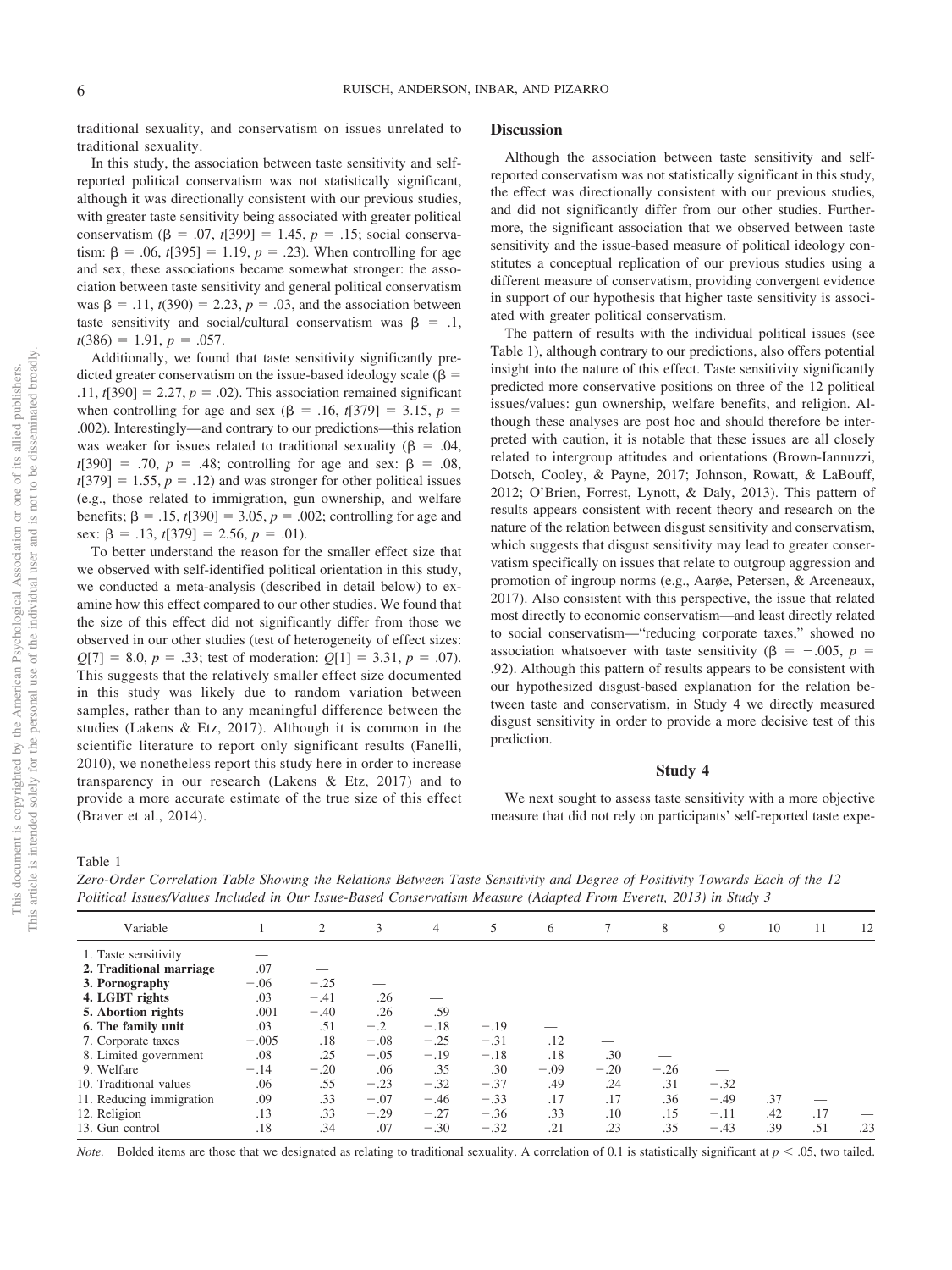riences. To do so, in this study we used a direct physiological measure of taste sensitivity: the density of fungiform papillae on participants' tongues. Fungiform papillae are small mushroomshaped structures on the surface of the tongue that are the primary location of taste receptors (Miller, 1986). Greater fungiform papilla density indicates greater taste receptor density and thus higher taste sensitivity (Miller, 1986; Zuniga et al., 1993). Importantly, because fungiform papillae can be directly observed, they provide a more objective means of assessing taste sensitivity (Shahbake, Hutchinson, Laing, & Jinks, 2005; Zuniga et al., 1993).

Additionally, in this study we included a measure of disgust sensitivity to assess whether disgust sensitivity accounts for the association between taste sensitivity and political orientation. We also collected information about participants' degree of economic conservatism. Because economic conservatism is not reliably related to disgust sensitivity (e.g., Inbar et al., 2009; Inbar, Pizarro, Iyer, & Haidt, 2012; Olatunji, 2008; Smith, Oxley, Hibbing, Alford, & Hibbing, 2011; Terrizzi, Shook, & Ventis, 2010), we predicted that economic conservatism would *not* be associated with taste sensitivity—a pattern of results that would provide additional convergent support for our hypothesized mechanism of disgust. Finally, we included a wider range of demographic questions (e.g., race/ethnicity, income) to more conclusively rule out the possibility that demographic factors might account for our observed effects.

#### **Method**

Participants. In this study, we increased our target sample size from 400 to 500, given the additional uncertainty associated with using a different measure of taste sensitivity. We recruited a mix of students, staff, faculty, and community members of diverse demographic backgrounds from a student and community center on Cornell University's campus. Ten participants did not complete their survey packet, leaving us with a final sample of 490 participants.

**Materials and procedure.** Research assistants set up a table and invited passersby to participate in the study in exchange for a piece of chocolate. Individuals who chose to participate were provided a paper survey packet and were guided through the papilla-counting procedure. To assess fungiform papilla density, we used a well-established staining procedure (Shahbake et al., 2005). Participants were first provided a vial of blue food coloring and a cotton swab with which they dyed the anterior (i.e., front) portion of their tongues. They were then given a small plastic ring  $(1/4<sup>7</sup>$  diameter) and were instructed to place the ring near the tip of their tongue, just to the left of center (see Shahbake et al., 2005 for detail). A research assistant then photographed each participant's tongue using a high-resolution camera.

Participants then completed the five-item contamination subscale of the revised Disgust Scale (DS-R; Haidt, McCauley, & Rozin, 1994; Olatunji et al., 2007), which served as our measure of disgust sensitivity. They then indicated their general political orientation and social and cultural liberalism/conservatism using the same scales from Studies 1–3. They also indicated their degree of economic liberalism/conservatism: "In terms of *economic issues*, how liberal or conservative are you?" (Consistent with our items assessing general and social/cultural conservatism, participants responded on a 7-point scale ranging from *extremely liberal* to *extremely conservative*.) Participants then provided demographic information: age, sex, and income. They also indicated their race/ ethnicity by choosing any combination of the following eight racial/ethnic categories: White, Black, Latino/Hispanic, East Asian/Pacific Islander, Native American, Southeast Asian, Middle Eastern, and Other Ethnicity. Participants also completed several exploratory measures. (These measures did not moderate any of our observed effects and are therefore not discussed further. See OSF page for all measures.) Fungiform papilla density, defined as the number of papillae within the area demarcated by the plastic ring, was assessed by a trained research assistant at the study site. Two additional trained research assistants later independently assessed papilla density off-site.

#### **Results**

The assessments of fungiform papilla density were highly reliable,  $ICC(2,3) = .87$ , and were therefore averaged into a single index of papilla density. The photographs for 15 participants could not be matched to their survey packets because of poor quality photographs and were coded only by a single research assistant at the study site. We therefore do not include these participants in analyses (however, the results are nearly identical if only this single coder's score is used and these participants are included in analyses). An additional three participants did not complete the disgust sensitivity scale, and therefore could not be included in analyses that examined this measure.

As predicted, we again found that greater taste sensitivity—as measured by higher fungiform papilla density—predicted greater social/cultural conservatism ( $\beta = .15$ ,  $t[473] = 3.35$ ,  $p = .001$ ; [Table 2\)](#page-7-0). Fungiform papilla density was also directionally, although nonsignificantly, associated with greater general political conservatism  $(\beta = .08, t[473] = 1.8, p = .07;$  Figure 1). Also supporting our predictions, the association between papilla density and economic conservatism was significantly weaker than that between papilla density and social conservatism,  $F(1, 473) = 4.19$ ,  $p = .04$ , and was not statistically significant ( $p = .52$ ), providing additional convergent evidence suggesting that disgust sensitivity may be a psychological mechanism underlying this association.

We also verified that demographic factors could not explain this effect. Given that race/ethnicity has been shown to relate both to political orientation and to taste sensitivity, we were particularly stringent in controlling for this variable. We first dummy-coded all eight options of our race/ethnicity question ("1" if selected, "0" if not). We then entered all eight of these variables as covariates in

<span id="page-7-0"></span>Table 2

*Zero-Order Correlation Table Showing the Relations Between Taste Sensitivity, Disgust Sensitivity, and Our Two Measures of Conservatism (General and Social) in Study 4*

| Variable                 |          |          |          |      |  |
|--------------------------|----------|----------|----------|------|--|
| 1. Taste sensitivity     |          |          |          |      |  |
| 2. Disgust sensitivity   | $.19***$ |          |          |      |  |
| 3. Social conservatism   | $.15***$ | $-25***$ |          |      |  |
| 4. General conservatism  | .08      | $14***$  | $.06***$ |      |  |
| 5. Economic conservatism | .03      | $-.02$   | $32***$  | 一本本本 |  |

\*\*  $p < .01.$  \*\*\*  $p < .001.$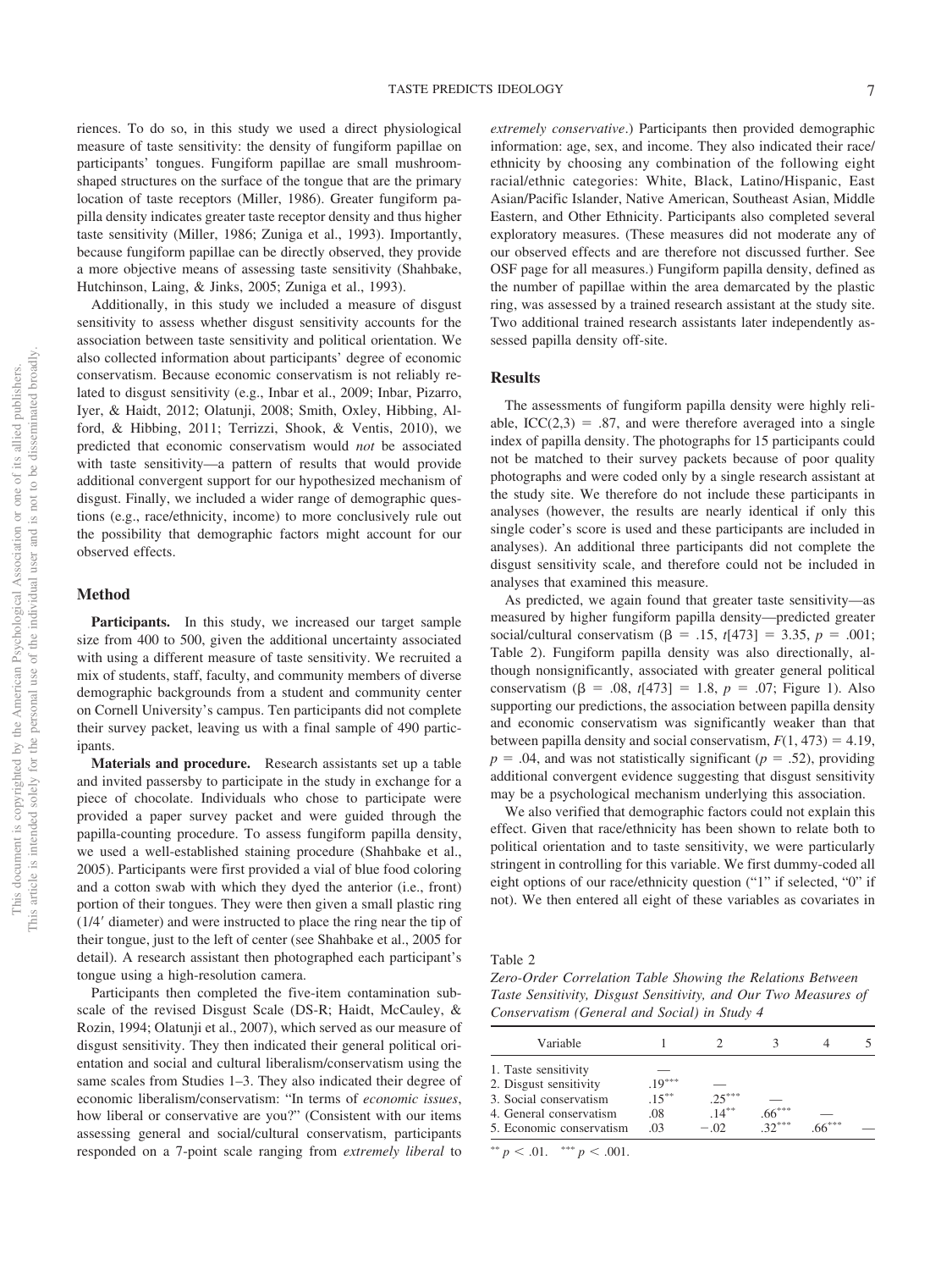

*Figure 1.* Scatterplot illustrating the relation between taste sensitivity (standardized) and political orientation, Studies 1–4. The *x* axis represents the 7-point measure of general political orientation used in all studies, with horizontal jitter added for ease of interpretation. See the online article for the color version of this figure.

the regression model, along with age, gender, and income. The results of this analysis revealed that the association between taste sensitivity and conservatism was nearly identical when controlling for these variables (social/cultural conservatism:  $\beta = .16$ ,  $t[426] =$ 3.25,  $p = .001$ ; general conservatism:  $\beta = .08$ ,  $t[426] = 1.72$ ,  $p =$ .09).

We then examined whether disgust sensitivity statistically mediated this association. To test for mediation, we used the PRO-CESS macro for SPSS (Hayes, 2012) to estimate the indirect effect using 10,000 bootstrapped samples. As predicted, we found that disgust sensitivity significantly statistically mediated the association between papilla density and social conservatism (indirect effect 95% CI [.02,.07]), with 35% of the total effect mediated through disgust. Although these data are only cross-sectional and therefore cannot speak to causal direction, these findings are consistent with our prediction that the relation between taste sensitivity and ideology is at least partially accounted for by sensitivity to disgust.

#### **Internal Meta-Analysis**

Following recent best-practices recommendations (e.g., Mc-Shane & Böckenholt, 2017), we conducted an internal, "withinpaper" meta-analysis to determine the average effect size of the taste sensitivity-conservatism association. We used a randomeffects model to better extrapolate these effects beyond the current studies to the general population (Hedges & Vevea, 1998). Because we had a nested structure, with measures of both general and social conservatism collected from the same participants, we fit a multilevel meta-analysis model (see Konstantopoulos, 2011), specifying nested random effects for study and measure type (general vs. social conservatism). The average effect size across these studies was  $\beta = .13$  (*SE* = .026,  $z = 4.87$ ,  $p = .000001$ , Figure 2), and the 95% confidence interval for the true effect size was  $\beta = 0.08 - 0.18$ . We also computed separate average effect sizes for general conservatism and social conservatism. Both analyses yielded similar estimates (general conservatism:  $\beta = .12$ ,  $SE =$ .029, *z* = 4.12, *p* < .0001, 95% CI [.06, .18]; social conservatism:  $\beta = .14$ ,  $SE = .028$ ,  $z = 5.01$ ,  $p < .0001$ ,  $95\%$  CI [.08, .19]). Cochran's  $Q$ -test was not significant ( $p = .33$ ), suggesting that our effect sizes were relatively homogenous.

#### **General Discussion**

Across four studies using diverse methods, including sensitivity to the chemical compound 6-n-propylthiouracil (PROP) and a physiological measure of tongue taste receptor density, we found consistent evidence that individuals higher in taste sensitivity were more politically conservative than those lower in taste sensitivity (Figures 1 and 2). We also found evidence (Study 4) that this association may be at least partially explained by the link between higher taste sensitivity and heightened sensitivity to disgust.

#### **Limitations and Future Directions**

**Sample diversity.** Although the participants in these studies were all recruited from the Cornell University campus and surrounding communities, they were nonetheless demographically diverse. Participants spanned an age range of 73 years, and in Study 4, 49% of the sample identified as non-White and 27% were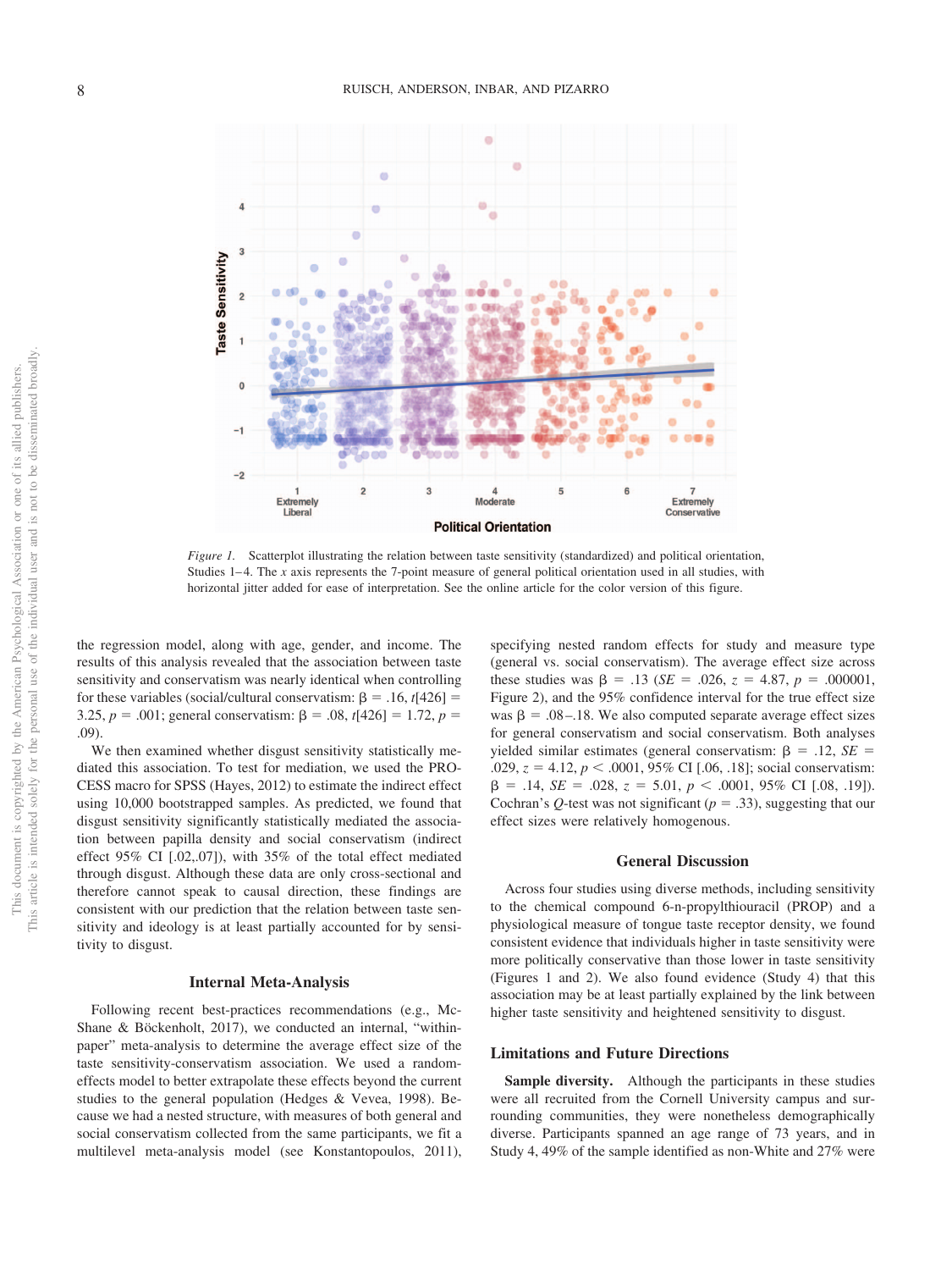#### TASTE PREDICTS IDEOLOGY 9



*Figure 2.* Forest plot from internal meta-analysis illustrating the relation between taste sensitivity and both social and general conservatism, Studies 1–4. See the online article for the color version of this figure.

born outside of the United States. Further, the observed relation between taste sensitivity and political conservatism was not moderated by age, gender, race/ethnicity, income, or whether or not the participant was born in the U.S. (all  $ps > .15$ ), suggesting that the taste-ideology link emerges to an equal degree across these major demographic dimensions. These findings, as well as the fact that both the taste-disgust and disgust-conservatism links have been documented by other research groups (e.g., Herz, 2011; Terrizzi et al., 2013), have strong theoretical support (Rozin et al., 2008; Tybur et al., 2013, 2015), and, in the case of the disgustconservatism association, have been observed across different cultures (Aarøe et al., 2017; Terrizzi et al., 2013), lead us to conclude that the observed association between taste sensitivity and ideology is likely to generalize beyond the samples examined here. Nevertheless, future research should continue to examine the degree to which these associations generalize to other nations and cultures.

Relatedly, an additional remaining question concerns the degree to which the effects documented in these studies are truly indicative of associations with political ideology *in general*, versus individual facets of ideology. Although our predictions in these studies concerned how taste would relate to social and cultural conservatism in particular, in most of our studies we found that taste sensitivity exhibited a similarly strong relation with general political orientation. However, past research provides reason to suspect that these associations with general conservatism may be unique to Western democratic nations such as the United States.

As discussed above, although the left–right dimension is ubiquitous in politics (Bobbio, 1996; Burke, 1790/1987; Huber & Inglehart, 1995; Jost, 2006; Jost et al., 2003a; Lukes, 2003; Mc-Carty et al., 2006; Rosas & Ferreira, 2014), research has increasingly suggested that there exist independent facets or dimensions of ideology (Duckitt et al., 2002; Evans et al., 1996; Layman & Carsey, 2002; Saucier, 2000; Stenner, 2005) and that these may be driven by distinct psychological motivations (Altemeyer, 1998; Duckitt et al., 2002; [Kossowska & Van Hiel, 2003;](#page-14-0) Malka & Soto, 2015; Sibley & Duckitt, 2008). The most important and wellstudied among these dimensional distinctions is that between social/cultural conservatism— conservatism on issues such as immigration and sexual morality (e.g., gay marriage, abortion)—and economic conservatism— conservatism on issues related to economic redistribution and the appropriate scope of government involvement in economic affairs. In recent years, research has suggested that the psychological motivations that are typically posited as underlying political conservatism (e.g., disgust sensitivity, motivations for certainty and safety) might be better characterized as driving social/cultural conservatism specifically (Federico, Fisher, & Deason, 2011; Federico & Goren, 2009; Federico, Johnston, & Lavine, 2014; Feldman, 2013; Feldman & Johnston, 2014; Hibbing et al., 2014; Malka, Lelkes, & Soto, 2019).

Although empirical research has documented associations between these psychological motivations and economic conservatism (e.g., Sterling, Jost, & Pennycook, 2016), some researchers have argued that these associations stem from the fact that social and economic conservatism are positively correlated in the nations where most past research has been conducted (specifically, developed Western nations, and in particular, the United States; Malka et al., 2019). Supporting this contention, research suggests that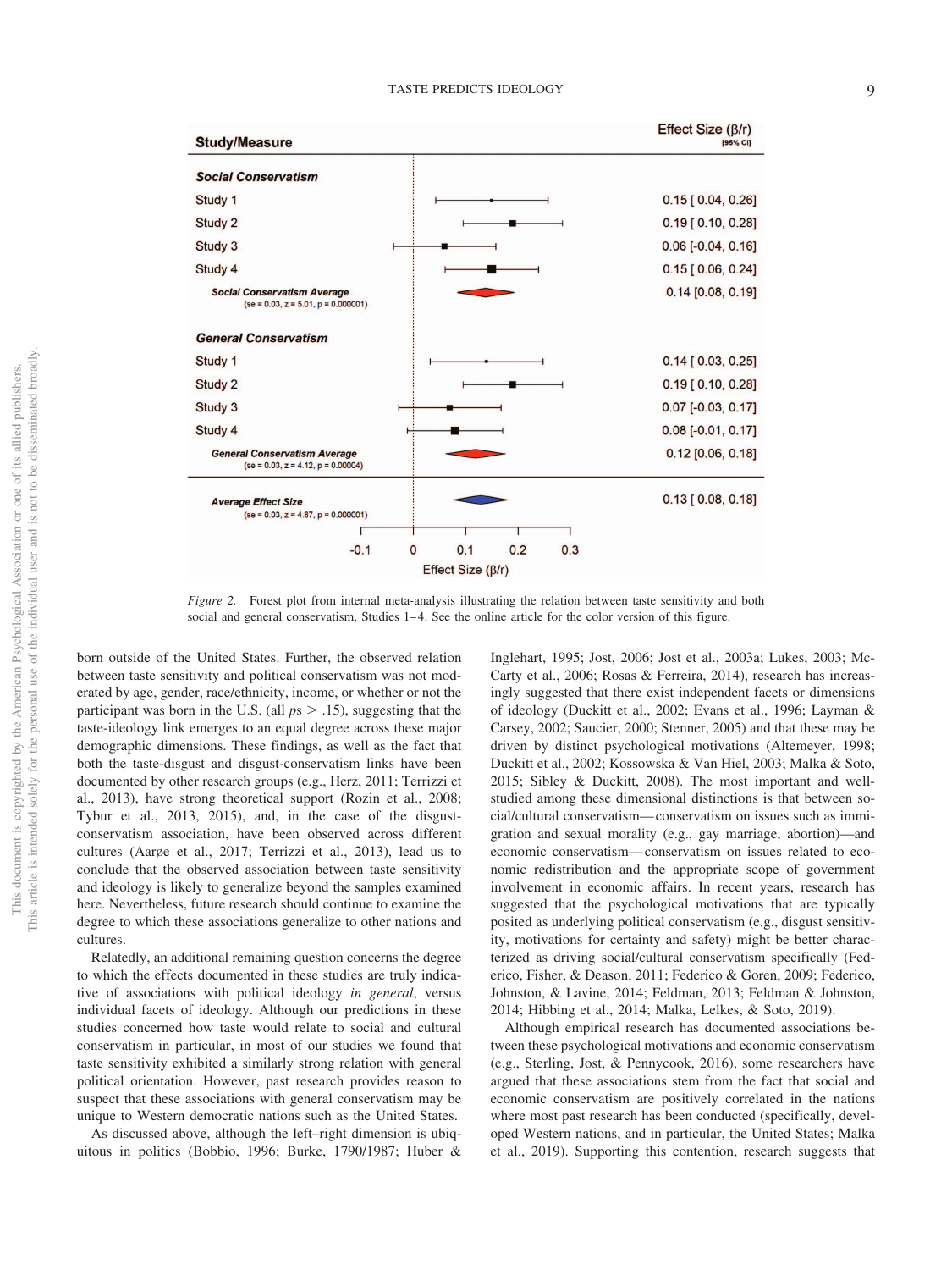associations of the psychological motivations typically thought to underlie conservatism (e.g., disgust sensitivity, epistemic/existential needs) with economic conservatism are typically weaker than those with social conservatism (Duckitt & Sibley, 2009; Federico et al., 2014; Malka & Soto, 2015). Further, these associations with economic conservatism tend to be further attenuated in non-Western nations where social and economic conservatism are less closely related (Duriez, Van Hiel, & Kossowska, 2005; Golec, 2002; [Kossowska & Van Hiel, 2003;](#page-14-0) Malka et al., 2019; Roccato & Ricolfi, 2005).

This argument is particularly relevant in light of recent empirical work suggesting that positive correlations between social and economic conservatism may actually be the exception, rather than the rule. For example, Malka and colleagues (2019) examined the association between social and economic conservatism across 99 nations and found a net negative correlation between these two dimensions of ideology (though see also Benoit & Laver, 2006, who found a positive correlation across 41 of 44 nations). Malka and colleagues argue that although there tends to be a strong correspondence between social and economic conservatism among political elites (Benoit & Laver, 2006; De Vries & Marks, 2012; Gabel & Hix, 2002; Huber & Inglehart, 1995; Wiesehomeier & Benoit, 2009), the same is not always true of the general public. Rather, the correspondence between social and economic conservatism among a citizenry depends on factors such as political sophistication and exposure to elite rhetoric (Bullock, 2011; Federico & Goren, 2009; Federico et al., 2011; Levendusky, 2009; Malka & Lelkes, 2010).

In this research, we included measures examining both of these facets of conservatism—social/cultural and economic—as well as general or "global" political orientation. We reliably found that taste sensitivity was associated not only with the social/cultural dimension of ideology but also with global political orientation. However, it is possible that the nature and strength of this relation with general conservatism may differ as a function of the national context in which it is examined. In particular, the strength of this association may be attenuated in nations in which there is a lower correspondence between social and economic conservatism. International replications will be required to assess these predictions and to determine the degree to which the findings presented here can be generalized to other nations and cultures.

**Additional psychological mechanisms.** In this research, we found evidence that the association between taste sensitivity and conservativism is statistically mediated by sensitivity to disgust. However, the partial mediation that we observed suggests that disgust sensitivity is only part of the story, and that other psychological mechanisms are likely to play a role in this association. Future research may wish to explore this possibility.

One potentially fruitful area of investigation may be openness to experience. Research suggests that more intense sensory experiences may lead to a relative dominance of negative (vs. positive) sensations (Cantoni, Hudson, Distel, & Laska, 1999; Duffy, Bartoshuk, Striegel-Moore, & Rodin, 1998; Dunn, 1997, 2001; Gilbert & Wysocki, 1991; Miller, Anzalone, Lane, Cermak, & Osten, 2007; Nordin, Broman, Olofsson, & Wulff, 2004; Tomchek & Dunn, 2007). There is evidence that this may be true in the realm of taste sensitivity as well: for people higher in taste sensitivity, bitter, sour, and spicy tastes are often unpleasantly intense and tend to take greater prominence in taste experiences (Bartoshuk, 2000; Kauer, Pelchat, Rozin, & Zickgraf, 2015).

Research from outside the realm of sensory sensitivity has shown that the frequency and intensity of negative experiences, in turn, influence the way that a person engages with and explores the world around them, with a relatively greater frequency or intensity of negative (vs. positive) experiences inhibiting exploration and openness to novel stimuli (Fazio, Eiser, & Shook, 2004; Fazio, Pietri, Rocklage, & Shook, 2015). Consistent with these findings, there is some evidence suggesting that more taste-sensitive individuals' greater frequency of negative (vs. positive) taste experiences may lead them to avoid novel or unfamiliar flavors, foods, and cuisines (Bajec & Pickering, 2010; Kauer et al., 2015; Tepper, 2008).

Although research on the behavioral and personality correlates of taste sensitivity has so far been limited to openness *specifically in the culinary realm*, the research above suggests that the frequent negative sensory experiences experienced by those higher in taste sensitivity might have wider influence, perhaps even shaping a person's general openness to experience. And openness to experience, in turn, is among the most robust personality correlates of political liberalism (e.g., Sibley, Osborne, & Duckitt, 2012). As such, openness to experience appears to hold potential promise as an additional psychological mechanism underlying the association between taste sensitivity and conservatism. Future research will be necessary to fully elucidate the multiple mechanisms that are likely to underlie the taste-conservatism link.

**Other sensory domains.** Relatedly, future researchers may wish to extend this line of inquiry beyond the realm of taste to other domains of sensory sensitivity. For example, olfaction— or smell—is closely related both to taste (Doty, 2015) as well as disgust (Croy et al., 2013; Croy, Olgun, & Joraschky, 2011). Individual differences in olfaction—for example, heightened sensitivities to certain odorants; specific anosmias or olfactory "blind spots"—may also have the potential to shape political attitudes and behavior.

Research also suggests additional possible pathways by which sensory sensitivity may shape personality and political attitudes. As mentioned above, the relation between sensory sensitivity and propensity toward negative sensory experience is not limited to taste, but appears as though it may hold true across a range of sensory domains. For example, more global forms of heightened sensory sensitivity, such as that which characterizes certain types of sensory processing disorder (Dunn, 1997, 2001), are associated with a high frequency of negative sensory experiences, whereby sensations that are innocuous for most individuals (e.g., indoor lighting, other people's cologne/perfume, a t-shirt tag touching the back of the neck) are experienced as intensely unpleasant (Dunn, 1997, 2001; Miller et al., 2007; Tomchek & Dunn, 2007).

Based on research (discussed above) demonstrating that the frequency and intensity of negative experiences, in turn, influence exploration and openness to novel stimuli (e.g., Fazio et al., 2004, 2015), we may predict that, for example, individuals with certain olfactory sensitivities individuals may avoid situations or experiences that have the potential to expose them to unfamiliar odors, or that more interoceptively sensitive individuals may avoid situations with the potential to induce unfamiliar bodily sensations. Future research may wish to explore these possibilities, as well as whether these differences in exploratory behavior and openness to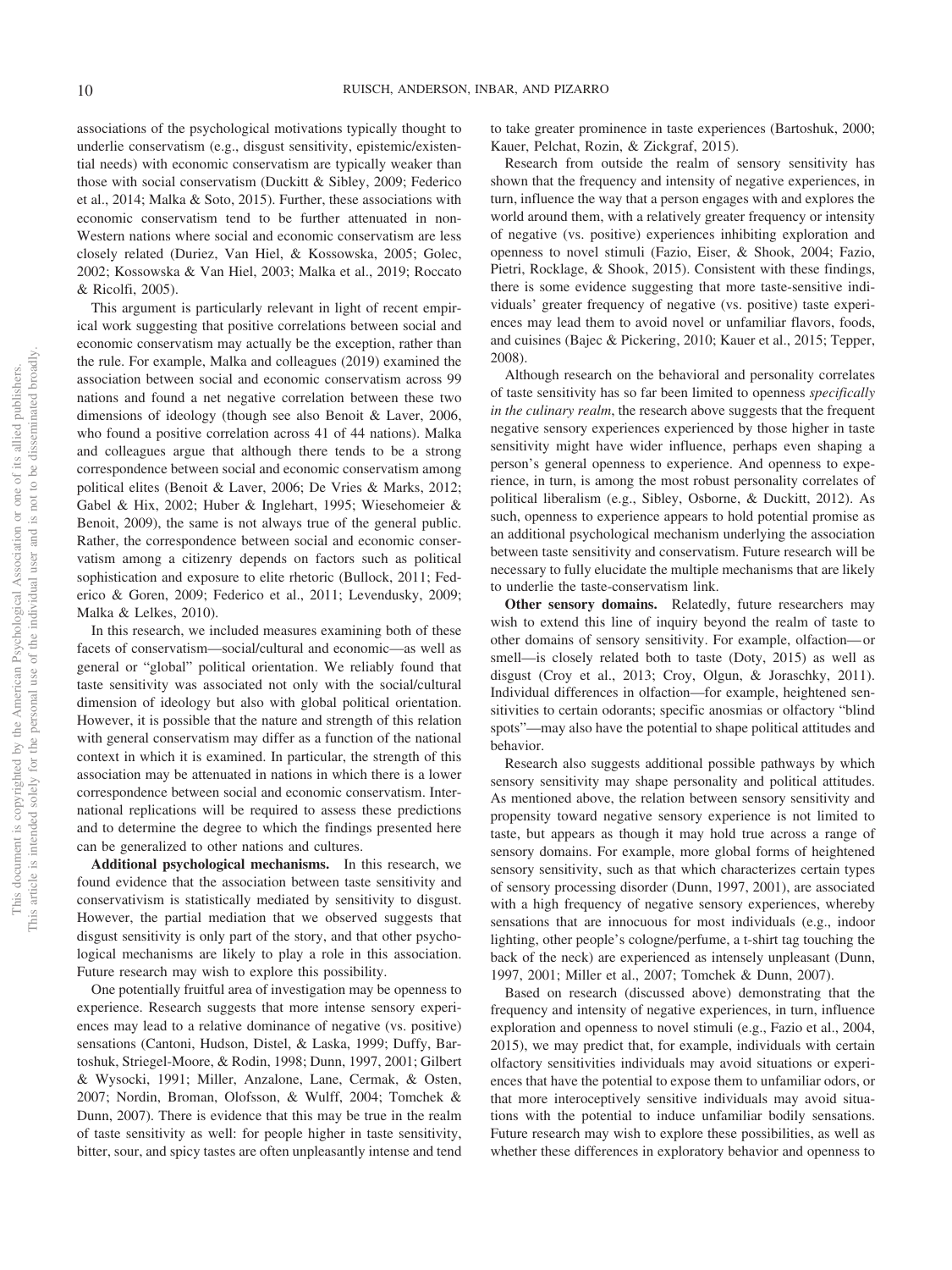new experiences may even extend beyond these individual sensory domains to shape broader personality traits like openness, risk aversion, and sensitivity to threat—and, in turn, perhaps even more complex belief systems such as political ideology.

**The nature of the taste-conservatism association.** An additional limitation of this research is the correlational nature of these data. The nature of our variables of interest—taste sensitivity and political ideology—renders them highly resistant to experimental manipulation/intervention. This is particularly true in the case of taste sensitivity: We are aware of no established method of manipulating a person's general level of taste sensitivity. Accordingly, the studies presented here rely on correlational data. However, as discussed above, given that PTC/PROP sensitivity and fungiform papilla density are largely genetically determined, the more probable causal pathway would appear to be that taste sensitivity shapes ideology. Nevertheless, the alternative causal direction—that ideology shapes taste—as well as the possibility that both taste sensitivity and conservatism may be driven by some yet-unidentified third variable, should be investigated in order to better understand the nature of this association.

Based on the results of these studies, we hypothesize that the association between taste sensitivity and conservatism is likely to develop over time—for example, with greater taste sensitivity first shaping more proximal mediating factors (e.g., disgust sensitivity, openness to experience), which, in turn, guide the development of a person's political belief system. Because political ideologies often crystallize in later adulthood (Alwin, Cohen, & Newcomb, 1991; Converse, 1976; Jennings, 1990; Jennings & Markus, 1984; Miller & Shanks, 1996; Sears & Funk, 1999; though see also Converse, 1970 and Zaller & Feldman, 1992), becoming relatively more inflexible, it seems possible that there may also be more sensitive "window periods" (cf. Sears, 1975, 1983; Sears & Levy, 2003) during which taste sensitivity would play a stronger role in shaping political attitudes. Longitudinal data will be necessary to examine these processes and understand how the taste-conservatism association unfolds over time.

#### **Conclusion**

In this research, we identified a novel correlate of political ideology—taste sensitivity—finding evidence that political conservatives generally have more sensitive senses of taste. Although the correlational nature of these data does not allow us to speak to the causal direction of this association, given that both PTC/PROP sensitivity and fungiform papilla density are largely genetically determined, this research suggests that individual differences in taste sensitivity may serve as a biological predisposition that can lead an individual toward adopting one political ideology over another. More broadly, this work constitutes, to our knowledge, the first evidence of an association between low-level physiological differences in sensory sensitivity and complex attitudinal and belief systems and suggests a possible biological mechanism that may underlie the high heritability of ideological beliefs documented in previous research. We hope that this work will prove generative for future research exploring the intersection of sensory processing and higher-level attitudes and beliefs.

#### **References**

- Aarøe, L., Petersen, M. B., & Arceneaux, K. (2017). The behavioral immune system shapes political intuitions: Why and how individual differences in disgust sensitivity underlie opposition to immigration. *The American Political Science Review, 111,* 277–294. [http://dx.doi.org/10](http://dx.doi.org/10.1017/S0003055416000770) [.1017/S0003055416000770](http://dx.doi.org/10.1017/S0003055416000770)
- Adorno, T. W., Frenkel-Brunswik, E., Levinson, D. J., & Sanford, R. N. (1950). *The authoritarian personality*. New York, NY: Harper.
- Altemeyer, B. (1998). The other 'authoritarian personality. In M. P. Zanna (Ed.), *Advances in experimental social psychology* (pp. 47–92). New York, NY: Academic Press. [http://dx.doi.org/10.1016/s0065-2601](http://dx.doi.org/10.1016/s0065-2601%2808%2960382-2) [\(08\)60382-2](http://dx.doi.org/10.1016/s0065-2601%2808%2960382-2)
- Alwin, D. F., Cohen, R. L., & Newcomb, T. M. (1991). *Aging, personality, and social change: Attitude persistence and change over the life-span*. Madison, WI: University of Wisconsin Press.
- Bajec, M. R., & Pickering, G. J. (2010). Association of thermal taste and PROP responsiveness with food liking, neophobia, body mass index, and waist circumference. *Food Quality and Preference*, 21, 589-601. [http://](http://dx.doi.org/10.1016/j.foodqual.2010.03.007) [dx.doi.org/10.1016/j.foodqual.2010.03.007](http://dx.doi.org/10.1016/j.foodqual.2010.03.007)
- Barbarossa, I. T., Melis, M., Mattes, M. Z., Calò, C., Muroni, P., Crnjar, R., & Tepper, B. J. (2015). The gustin (CA6) gene polymorphism, rs2274333 (A/G), is associated with fungiform papilla density, whereas PROP bitterness is mostly due to TAS2R38 in an ethnically-mixed population. *Physiology & Behavior, 138,* 6 –12. [http://dx.doi.org/10](http://dx.doi.org/10.1016/j.physbeh.2014.09.011) [.1016/j.physbeh.2014.09.011](http://dx.doi.org/10.1016/j.physbeh.2014.09.011)
- Barnicot, N. A., Harris, H., & Kalmus, H. (1951). Taste thresholds of further eighteen compounds and their correlation with P. T. C thresholds. *Annals of Eugenics, 16,* 119 –128. [http://dx.doi.org/10.1111/j.1469-1809](http://dx.doi.org/10.1111/j.1469-1809.1951.tb02464.x) [.1951.tb02464.x](http://dx.doi.org/10.1111/j.1469-1809.1951.tb02464.x)
- Bartoshuk, L. M. (2000). Comparing sensory experiences across individuals: Recent psychophysical advances illuminate genetic variation in taste perception. *Chemical Senses, 25,* 447– 460. [http://dx.doi.org/10](http://dx.doi.org/10.1093/chemse/25.4.447) [.1093/chemse/25.4.447](http://dx.doi.org/10.1093/chemse/25.4.447)
- Bartoshuk, L. M., Duffy, V. B., Fast, K., Green, B. G., Prutkin, J., & Snyder, D. J. (2003). Labeled scales (eg, category, Likert, VAS) and invalid across-group comparisons: What we have learned from genetic variation in taste. *Food Quality and Preference, 14,* 125–138. [http://dx](http://dx.doi.org/10.1016/S0950-3293%2802%2900077-0) [.doi.org/10.1016/S0950-3293\(02\)00077-0](http://dx.doi.org/10.1016/S0950-3293%2802%2900077-0)
- Bartoshuk, L. M., Duffy, V. B., & Miller, I. J. (1994). PTC/PROP tasting: Anatomy, psychophysics, and sex effects. *Physiology & Behavior, 56,* 1165–1171. [http://dx.doi.org/10.1016/0031-9384\(94\)90361-1](http://dx.doi.org/10.1016/0031-9384%2894%2990361-1)
- Benoit, K., & Laver, M. (2006). *Party policy in modern democracies*. London, UK: Routledge.<http://dx.doi.org/10.4324/9780203028179>
- Billing, J., & Sherman, P. W. (1998). Antimicrobial functions of spices: Why some like it hot. *The Quarterly Review of Biology, 73, 3*-49. <http://dx.doi.org/10.1086/420058>
- Bobbio, N. (1996). *Left and right: The significance of a political distinction*. Chicago, IL: University of Chicago Press.
- Braver, S. L., Thoemmes, F. J., & Rosenthal, R. (2014). Continuously cumulating meta-analysis and replicability. *Perspectives on Psychological Science, 9,* 333–342.<http://dx.doi.org/10.1177/1745691614529796>
- Brown-Iannuzzi, J. L., Dotsch, R., Cooley, E., & Payne, B. K. (2017). The relationship between mental representations of welfare recipients and attitudes toward welfare. *Psychological Science, 28,* 92–103. [http://dx](http://dx.doi.org/10.1177/0956797616674999) [.doi.org/10.1177/0956797616674999](http://dx.doi.org/10.1177/0956797616674999)
- Bufe, B., Breslin, P. A. S., Kuhn, C., Reed, D. R., Tharp, C. D., Slack, J. P., . . . Meyerhof, W. (2005). The molecular basis of individual differences in phenylthiocarbamide and propylthiouracil bitterness perception. *Current Biology, 15,* 322–327.<http://dx.doi.org/10.1016/j.cub.2005.01.047>
- Bullock, J. G. (2011). Elite influence on public opinion in an informed electorate. *The American Political Science Review, 105,* 496 –515. [http://](http://dx.doi.org/10.1017/S0003055411000165) [dx.doi.org/10.1017/S0003055411000165](http://dx.doi.org/10.1017/S0003055411000165)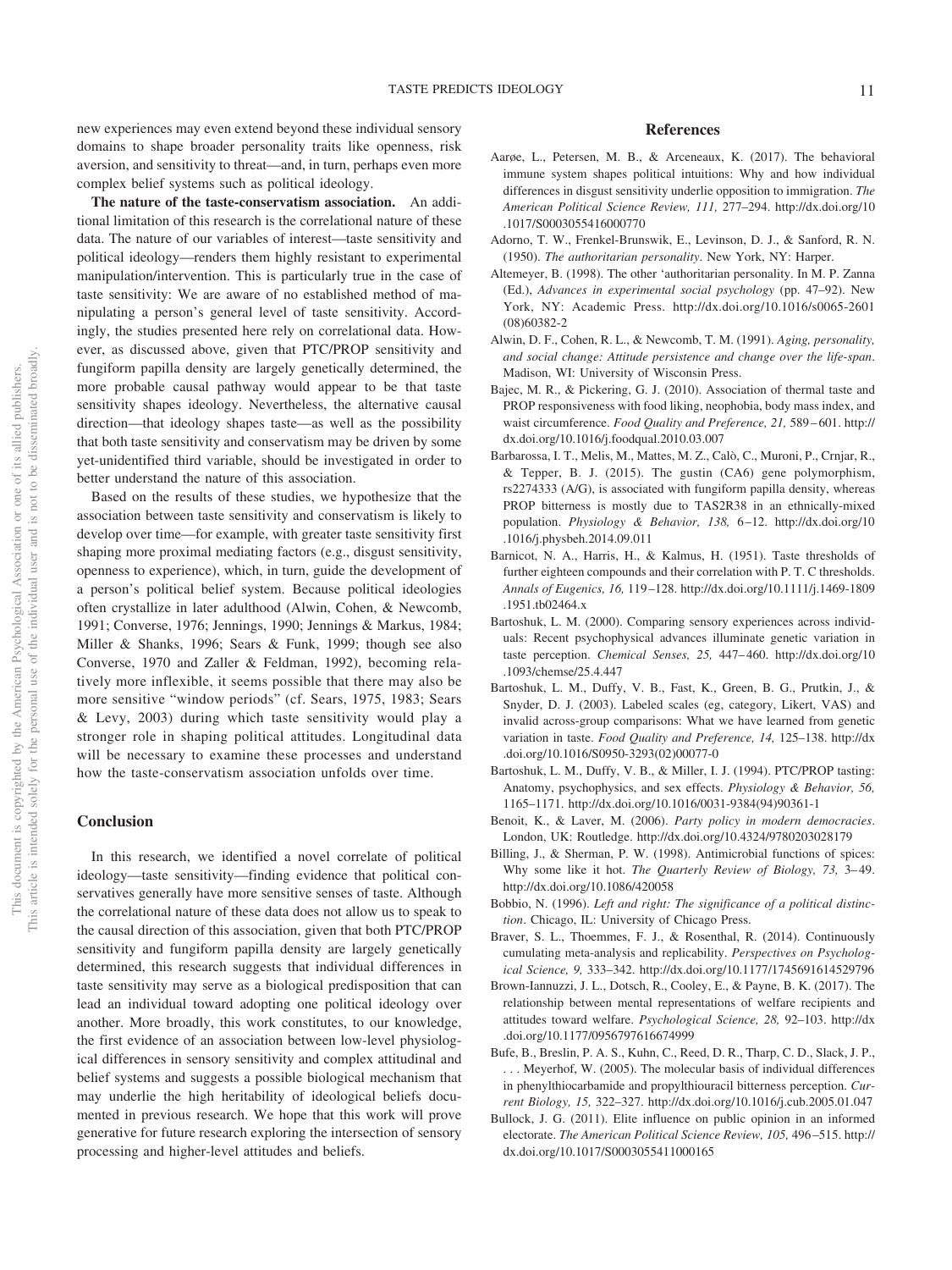- Burke, E. (1987). *Reflections on the revolution in France and on the proceedings in certain societies in London*. London, UK: Printed for J. Dodsley. (Original work published 1790).
- Cantoni, P., Hudson, R., Distel, H., & Laska, M. (1999). Changes in olfactory perception and dietary habits in the course of pregnancy: A questionnaire study. *Chemical Senses, 24,* 111.
- Chirumbolo, A. (2002). The relationship between need for cognitive closure and political orientation: The mediating role of authoritarianism. Personality and Individual Differences, 32, 603-610. [http://dx.doi.org/](http://dx.doi.org/10.1016/S0191-8869%2801%2900062-9) [10.1016/S0191-8869\(01\)00062-9](http://dx.doi.org/10.1016/S0191-8869%2801%2900062-9)
- Cichocka, A., & Dhont, K. (2018). The personality bases of political ideology and behavior. In V. Zeigler-Hill & T. K. Shackelford (Eds.), *SAGE handbook of personality and individual differences* (pp. 323– 351). London, UK: SAGE. [http://dx.doi.org/10.4135/9781526451248](http://dx.doi.org/10.4135/9781526451248.n14) [.n14](http://dx.doi.org/10.4135/9781526451248.n14)
- Converse, P. E. (1970). Attitudes and non-attitudes: Continuation of a dialogue. In E. R. Tufte (Ed.), *The quantitative analysis of social problems* (pp. 168 –189). Reading, MA: Addison Wesley.
- Converse, P. E. (1976). *The dynamics of party support: Cohort-analyzing party identification*. Beverly Hills, CA: Sage.
- Croy, I., Laqua, K., Süß, F., Joraschky, P., Ziemssen, T., & Hummel, T. (2013). The sensory channel of presentation alters subjective ratings and autonomic responses toward disgusting stimuli-Blood pressure, heart rate and skin conductance in response to visual, auditory, haptic and olfactory presented disgusting stimuli. *Frontiers in Human Neuroscience, 7,* 510.<http://dx.doi.org/10.3389/fnhum.2013.00510>
- Croy, I., Olgun, S., & Joraschky, P. (2011). Basic emotions elicited by odors and pictures. *Emotion, 11,* 1331–1335. [http://dx.doi.org/10.1037/](http://dx.doi.org/10.1037/a0024437) [a0024437](http://dx.doi.org/10.1037/a0024437)
- Curtis, V., & Biran, A. (2001). Dirt, disgust, and disease. Is hygiene in our genes? *Perspectives in Biology and Medicine, 44,* 17–31. [http://dx.doi](http://dx.doi.org/10.1353/pbm.2001.0001) [.org/10.1353/pbm.2001.0001](http://dx.doi.org/10.1353/pbm.2001.0001)
- DellaPosta, D., Shi, Y., & Macy, M. (2015). Why do liberals drink lattes? *American Journal of Sociology, 120,* 1473–1511. [http://dx.doi.org/10](http://dx.doi.org/10.1086/681254) [.1086/681254](http://dx.doi.org/10.1086/681254)
- De Vries, C. E., & Marks, G. (2012). The struggle over dimensionality: A note on theory and empirics. *European Union Politics, 13,* 185–193. <http://dx.doi.org/10.1177/1465116511435712>
- Doty, R. L. (Ed.). (2015). *Handbook of olfaction and gustation*. Hoboken, NJ: Wiley.<http://dx.doi.org/10.1002/9781118971758>
- Drayna, D., Coon, H., Kim, U. K., Elsner, T., Cromer, K., Otterud, B., . . . the Utah Genetic Reference Project. (2003). Genetic analysis of a complex trait in the Utah Genetic Reference Project: A major locus for PTC taste ability on chromosome 7q and a secondary locus on chromosome 16p. *Human Genetics, 112,* 567–572. [http://dx.doi.org/10.1007/](http://dx.doi.org/10.1007/s00439-003-0911-y) [s00439-003-0911-y](http://dx.doi.org/10.1007/s00439-003-0911-y)
- Duckitt, J., & Sibley, C. G. (2009). A dual-process motivational model of ideology, politics, and prejudice. *Psychological Inquiry, 20,* 98 –109. <http://dx.doi.org/10.1080/10478400903028540>
- Duckitt, J., Wagner, C., du Plessis, I., & Birum, I. (2002). The psychological bases of ideology and prejudice: Testing a dual process model. *Journal of Personality and Social Psychology, 83,* 75–93. [http://dx.doi](http://dx.doi.org/10.1037/0022-3514.83.1.75) [.org/10.1037/0022-3514.83.1.75](http://dx.doi.org/10.1037/0022-3514.83.1.75)
- Duffy, V. B., Bartoshuk, L. M., Striegel-Moore, R., & Rodin, J. (1998). Taste changes across pregnancy. *Annals of the New York Academy of Sciences, 855,* 805– 809. [http://dx.doi.org/10.1111/j.1749-6632.1998](http://dx.doi.org/10.1111/j.1749-6632.1998.tb10663.x) [.tb10663.x](http://dx.doi.org/10.1111/j.1749-6632.1998.tb10663.x)
- Dunn, W. (1997). The impact of sensory processing abilities on the daily lives of young children and their families: A conceptual model. *Infants and Young Children, 9,* 23–35. [http://dx.doi.org/10.1097/00001163-](http://dx.doi.org/10.1097/00001163-199704000-00005) [199704000-00005](http://dx.doi.org/10.1097/00001163-199704000-00005)
- Dunn, W. (2001). The sensations of everyday life: Empirical, theoretical, and pragmatic considerations. *American Journal of Occupational Therapy, 55,* 608 – 620.<http://dx.doi.org/10.5014/ajot.55.6.608>
- Duriez, B., Van Hiel, A., & Kossowska, M. (2005). Authoritarianism and social dominance in Western and Eastern Europe: The importance of the sociopolitical context and of political interest and involvement. *Political Psychology, 26,* 299 –320. [http://dx.doi.org/10.1111/j.1467-9221.2005](http://dx.doi.org/10.1111/j.1467-9221.2005.00419.x) [.00419.x](http://dx.doi.org/10.1111/j.1467-9221.2005.00419.x)
- Epstein, R. J. (2014, May 2). Liberals eat here. Conservatives eat there. *The Wall Street Journal*. Retrieved from<https://blogs.wsj.com>
- Erikson, R. S., & Tedin, K. L. (2003). *American public opinion*. New York, NY: Longman.
- Evans, G., Heath, A., & Lalljee, M. (1996). Measuring left-right and libertarian-conservative attitudes in the British electorate. *British Journal of Sociology, 47,* 93–112.<http://dx.doi.org/10.2307/591118>
- Everett, J. A. (2013). The 12 item social and economic conservatism scale (SECS). *PLoS ONE, 8,* e82131. [http://dx.doi.org/10.1371/journal.pone](http://dx.doi.org/10.1371/journal.pone.0082131) [.0082131](http://dx.doi.org/10.1371/journal.pone.0082131)
- Fanelli, D. (2010). "Positive" results increase down the Hierarchy of the Sciences. *PLoS ONE, 5,* e10068. [http://dx.doi.org/10.1371/journal.pone](http://dx.doi.org/10.1371/journal.pone.0010068) [.0010068](http://dx.doi.org/10.1371/journal.pone.0010068)
- Fazio, R. H., Eiser, J. R., & Shook, N. J. (2004). Attitude formation through exploration: Valence asymmetries. *Journal of Personality and Social Psychology, 87,* 293–311. [http://dx.doi.org/10.1037/0022-3514](http://dx.doi.org/10.1037/0022-3514.87.3.293) [.87.3.293](http://dx.doi.org/10.1037/0022-3514.87.3.293)
- Fazio, R. H., Pietri, E. S., Rocklage, M. D., & Shook, N. J. (2015). Positive versus negative valence: Asymmetries in attitude formation and generalization as fundamental individual differences. In J. M. Olson & M. P. Zanna (Eds.), *Advances in experimental social psychology* (pp. 97–146). San Diego, CA: Academic Press. [http://dx.doi.org/10.1016/bs.aesp.2014](http://dx.doi.org/10.1016/bs.aesp.2014.09.002) [.09.002](http://dx.doi.org/10.1016/bs.aesp.2014.09.002)
- Federico, C. M., Fisher, E. L., & Deason, G. (2011). Political expertise and the link between the authoritarian predisposition and conservatism. *Public Opinion Quarterly, 75,* 686 –708. [http://dx.doi.org/10.1093/poq/](http://dx.doi.org/10.1093/poq/nfr026) [nfr026](http://dx.doi.org/10.1093/poq/nfr026)
- Federico, C. M., & Goren, P. (2009). Motivated social cognition and ideology: Is attention to elite discourse a prerequisite for epistemically motivated political affinities? In J. T. Jost, A. C. Kay, & H. Thorisdottir (Eds.), *Social and psychological bases of ideology and system justification* (pp. 267–291). New York, NY: Oxford University Press. [http://dx](http://dx.doi.org/10.1093/acprof:oso/9780195320916.003.011) [.doi.org/10.1093/acprof:oso/9780195320916.003.011](http://dx.doi.org/10.1093/acprof:oso/9780195320916.003.011)
- Federico, C. M., Johnston, C. D., & Lavine, H. G. (2014). Context, engagement, and the (multiple) functions of negativity bias. *Behavioral and Brain Sciences, 37,* 311–312. [http://dx.doi.org/10.1017/](http://dx.doi.org/10.1017/S0140525X13002550) [S0140525X13002550](http://dx.doi.org/10.1017/S0140525X13002550)
- Feinberg, M., Antonenko, O., Willer, R., Horberg, E. J., & John, O. P. (2014). Gut check: Reappraisal of disgust helps explain liberalconservative differences on issues of purity. *Emotion, 14,* 513–521. <http://dx.doi.org/10.1037/a0033727>
- Feldman, S. (2013). Political ideology. In L. Huddy, D. O. Sears, & J. S. Levy (Eds.), *Oxford handbook of political psychology* (pp. 591–626). New York, NY: Oxford University Press. [http://dx.doi.org/10.1093/](http://dx.doi.org/10.1093/oxfordhb/9780199760107.001.0001) [oxfordhb/9780199760107.001.0001](http://dx.doi.org/10.1093/oxfordhb/9780199760107.001.0001)
- Feldman, S., & Johnston, C. (2014). Understanding the determinants of political ideology: Implications of structural complexity. *Political Psychology, 35,* 337–358.<http://dx.doi.org/10.1111/pops.12055>
- Fincher, C. L., & Thornhill, R. (2008a). A parasite-driven wedge: Infectious diseases may explain language and other biodiversity. *Oikos, 117,* 1289 –1297.<http://dx.doi.org/10.1111/j.0030-1299.2008.16684.x>
- Fincher, C. L., & Thornhill, R. (2008b). Assortative sociality, limited dispersal, infectious disease and the genesis of the global pattern of religion diversity. *Proceedings of the Royal Society of London, Series B: Biological Sciences, 275,* 2587–2594. [http://dx.doi.org/10.1098/rspb](http://dx.doi.org/10.1098/rspb.2008.0688) [.2008.0688](http://dx.doi.org/10.1098/rspb.2008.0688)
- Fincher, C. L., & Thornhill, R. (2012). Parasite-stress promotes in-group assortative sociality: The cases of strong family ties and heightened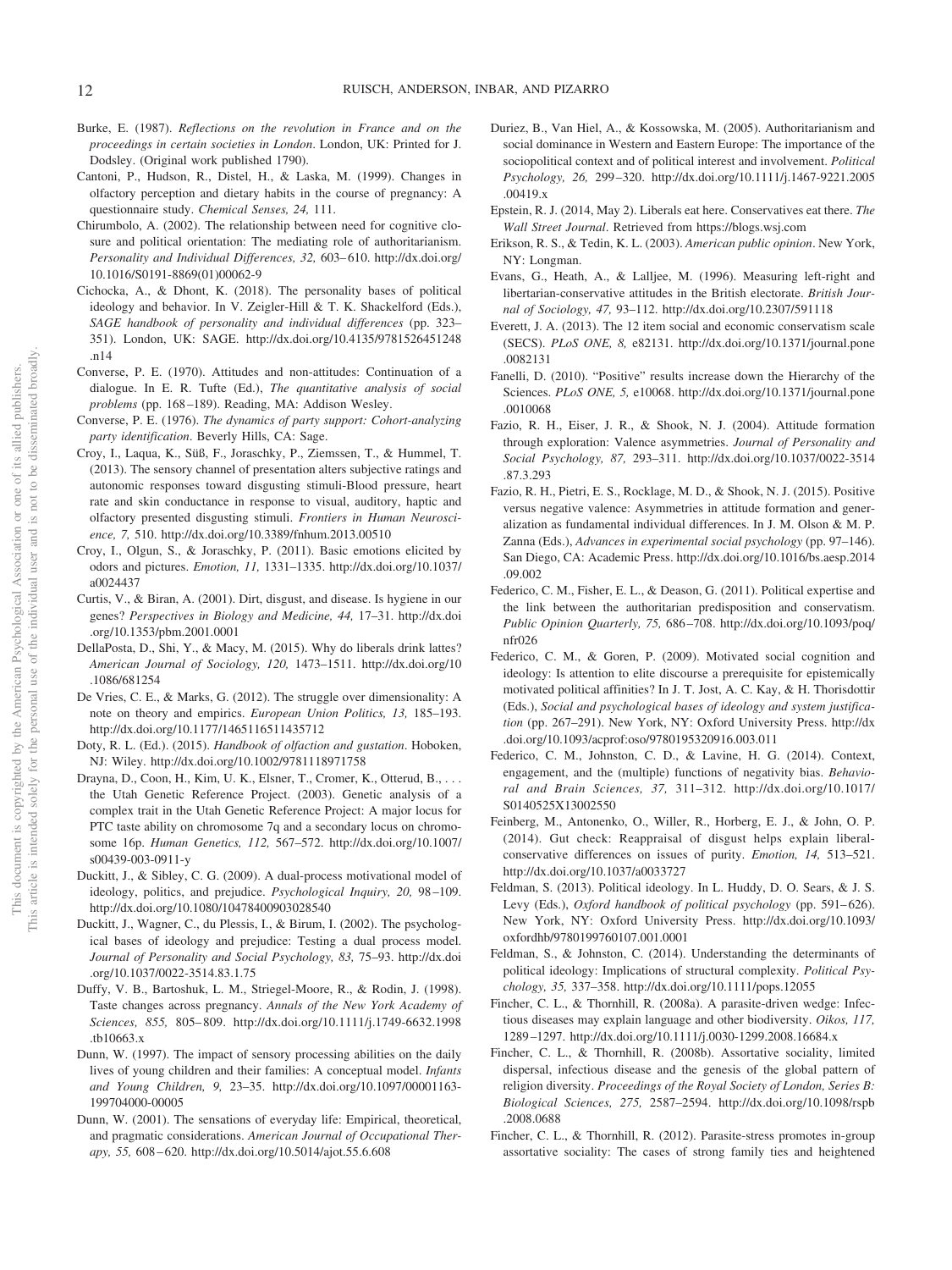religiosity. *Behavioral and Brain Sciences, 35,* 61–79. [http://dx.doi.org/](http://dx.doi.org/10.1017/S0140525X11000021) [10.1017/S0140525X11000021](http://dx.doi.org/10.1017/S0140525X11000021)

- Frenkel-Brunswik, E. (1949). Intolerance of ambiguity as an emotional and perceptual personality variable. *Journal of Personality, 18,* 108 –143. <http://dx.doi.org/10.1111/j.1467-6494.1949.tb01236.x>
- Fuchs, D., & Klingemann, H. D. (1990). The left-right schema. In M. K. Jennings & J. W. Van Deth (Eds.), *Continuities in political action* (pp. 203–234). Berlin, Germany: De Gruyter. [http://dx.doi.org/10.1515/](http://dx.doi.org/10.1515/9783110882193.203) [9783110882193.203](http://dx.doi.org/10.1515/9783110882193.203)
- Gabel, M. J., & Hix, S. (2002). Defining the EU political space: An empirical study of the European elections manifestos, 1979 –1999. *Comparative Political Studies, 35,* 934 –964. [http://dx.doi.org/10.1177/](http://dx.doi.org/10.1177/001041402236309) [001041402236309](http://dx.doi.org/10.1177/001041402236309)
- Gerber, A. S., Huber, G. A., Doherty, D., Dowling, C. M., & Ha, S. E. (2010). Personality and political attitudes: Relationships across issue domains and political contexts. *The American Political Science Review, 104,* 111–133.<http://dx.doi.org/10.1017/S0003055410000031>
- Gilbert, A. N., & Wysocki, C. J. (1991). Quantitative assessment of olfactory experience during pregnancy. *Psychosomatic Medicine, 53,* 693–700.<http://dx.doi.org/10.1097/00006842-199111000-00009>
- Gillies, J., & Campbell, S. (1985). Conservatism and poetry preferences. *British Journal of Social Psychology, 24,* 223–227. [http://dx.doi.org/10](http://dx.doi.org/10.1111/j.2044-8309.1985.tb00682.x) [.1111/j.2044-8309.1985.tb00682.x](http://dx.doi.org/10.1111/j.2044-8309.1985.tb00682.x)
- Golec, A. (2002). Need for cognitive closure and political conservatism: Studies on the nature of the relationship. *Polish Psychological Bulletin, 33,* 5–12.
- Haidt, J., McCauley, C., & Rozin, P. (1994). Individual differences in sensitivity to disgust: A scale sampling seven domains of disgust elicitors. *Personality and Individual Differences, 16,* 701–713. [http://dx.doi](http://dx.doi.org/10.1016/0191-8869%2894%2990212-7) [.org/10.1016/0191-8869\(94\)90212-7](http://dx.doi.org/10.1016/0191-8869%2894%2990212-7)
- Hansen, J. L., Reed, D. R., Wright, M. J., Martin, N. G., & Breslin, P. A. (2006). Heritability and genetic covariation of sensitivity to PROP, SOA, quinine HCl, and caffeine. *Chemical Senses, 31, 403–413*. [http://](http://dx.doi.org/10.1093/chemse/bjj044) [dx.doi.org/10.1093/chemse/bjj044](http://dx.doi.org/10.1093/chemse/bjj044)
- Hatemi, P. K., Gillespie, N. A., Eaves, L. J., Maher, B. S., Webb, B. T., Heath, A. C., ... Montgomery, G. W. (2011). A genome-wide analysis of liberal and conservative political attitudes. *The Journal of Politics, 73,* 271–285.<http://dx.doi.org/10.1017/S0022381610001015>
- Hatemi, P. K., Medland, S. E., Klemmensen, R., Oskarsson, S., Littvay, L., Dawes, C. T., ... Martin, N. G. (2014). Genetic influences on political ideologies: Twin analyses of 19 measures of political ideologies from five democracies and genome-wide findings from three populations. *Behavior Genetics, 44,* 282–294. [http://dx.doi.org/10.1007/s10519-014-](http://dx.doi.org/10.1007/s10519-014-9648-8) [9648-8](http://dx.doi.org/10.1007/s10519-014-9648-8)
- Hayes, A. F. (2012). *PROCESS: A versatile computational tool for observed variable mediation, moderation, and conditional process modeling*. [White Paper] Retrieved from [http://www.afhayes.com/public/](http://www.afhayes.com/public/process2012.pdf) [process2012.pdf](http://www.afhayes.com/public/process2012.pdf)
- Hedges, L. V., & Vevea, J. L. (1998). Fixed-and random-effects models in meta-analysis. *Psychological Methods, 3,* 486 –504. [http://dx.doi.org/10](http://dx.doi.org/10.1037/1082-989X.3.4.486) [.1037/1082-989X.3.4.486](http://dx.doi.org/10.1037/1082-989X.3.4.486)
- Helzer, E. G., & Pizarro, D. A. (2011). Dirty liberals! Reminders of physical cleanliness influence moral and political attitudes. *Psychological Science, 22,* 517–522.<http://dx.doi.org/10.1177/0956797611402514>
- Herz, R. S. (2011). PROP taste sensitivity is related to visceral but not moral disgust. *Chemosensory Perception, 4,* 72–79. [http://dx.doi.org/10](http://dx.doi.org/10.1007/s12078-011-9089-1) [.1007/s12078-011-9089-1](http://dx.doi.org/10.1007/s12078-011-9089-1)
- Herz, R. S. (2014). Verbal priming and taste sensitivity make moral transgressions gross. *Behavioral Neuroscience, 128,* 20 –28. [http://dx](http://dx.doi.org/10.1037/a0035468) [.doi.org/10.1037/a0035468](http://dx.doi.org/10.1037/a0035468)
- Hibbing, J. R., Smith, K. B., & Alford, J. R. (2014). Differences in negativity bias underlie variations in political ideology. *Behavioral and Brain Sciences, 37,* 297–307. [http://dx.doi.org/10.1017/](http://dx.doi.org/10.1017/S0140525X13001192) [S0140525X13001192](http://dx.doi.org/10.1017/S0140525X13001192)
- Huber, J., & Inglehart, R. (1995). Expert interpretations of party space and party locations in 42 societies. *Party Politics, 1,* 73–111. [http://dx.doi](http://dx.doi.org/10.1177/1354068895001001004) [.org/10.1177/1354068895001001004](http://dx.doi.org/10.1177/1354068895001001004)
- Inbar, Y., Pizarro, D. A., & Bloom, P. (2009). Conservatives are more easily disgusted than liberals. *Cognition and Emotion, 23,* 714 –725. <http://dx.doi.org/10.1080/02699930802110007>
- Inbar, Y., Pizarro, D. A., & Bloom, P. (2012). Disgusting smells cause decreased liking of gay men. *Emotion, 12,* 23–27. [http://dx.doi.org/10](http://dx.doi.org/10.1037/a0023984) [.1037/a0023984](http://dx.doi.org/10.1037/a0023984)
- Inbar, Y., Pizarro, D., Iyer, R., & Haidt, J. (2012). Disgust sensitivity, political conservatism, and voting. *Social Psychological and Personality Science, 3,* 537–544.<http://dx.doi.org/10.1177/1948550611429024>
- Iyengar, S., & Westwood, S. J. (2015). Fear and loathing across party lines: New evidence on group polarization. *American Journal of Political Science, 59,* 690 –707.<http://dx.doi.org/10.1111/ajps.12152>
- Jacobs, D., & Carmichael, J. T. (2002). Subordination and violence against state control agents: Testing political explanations for lethal assaults against the police. *Social Forces, 80,* 1223–1251. [http://dx.doi.org/10](http://dx.doi.org/10.1353/sof.2002.0027) [.1353/sof.2002.0027](http://dx.doi.org/10.1353/sof.2002.0027)
- Jacoby, W. G. (1991). Ideological identification and issue attitudes. *American Journal of Political Science, 35,* 178 –205. [http://dx.doi.org/10](http://dx.doi.org/10.2307/2111443) [.2307/2111443](http://dx.doi.org/10.2307/2111443)
- Jennings, M. K. (1990). The crystallization of orientations. In *Continuities in political action: A longitudinal study of political orientations in three western democracies* (pp. 313–348). Berlin, Germany: de Gruyter.
- Jennings, M. K., & Markus, G. B. (1984). Partisan orientations over the long haul: Results from the three-wave political socialization panel study. *The American Political Science Review, 78,* 1000 –1018. [http://](http://dx.doi.org/10.2307/1955804) [dx.doi.org/10.2307/1955804](http://dx.doi.org/10.2307/1955804)
- Johnson, M. K., Rowatt, W. C., & LaBouff, J. P. (2012). Religiosity and prejudice revisited: In-group favoritism, out-group derogation, or both? *Psychology of Religion and Spirituality, 4,* 154 –168. [http://dx.doi.org/](http://dx.doi.org/10.1037/a0025107) [10.1037/a0025107](http://dx.doi.org/10.1037/a0025107)
- Jost, J. T. (2006). The end of the end of ideology. *American Psychologist, 61,* 651– 670.<http://dx.doi.org/10.1037/0003-066X.61.7.651>
- Jost, J. T., Glaser, J., Kruglanski, A. W., & Sulloway, F. J. (2003a). Political conservatism as motivated social cognition. *Psychological Bulletin, 129,* 339 –375.<http://dx.doi.org/10.1037/0033-2909.129.3.339>
- Jost, J. T., Glaser, J., Kruglanski, A. W., & Sulloway, F. J. (2003b). Exceptions that prove the rule: Using a theory of motivated social cognition to account for ideological incongruities and political anomalies: Reply to Greenberg and Jonas (2003). *Psychological Bulletin, 129,* 383–393.<http://dx.doi.org/10.1037/0033-2909.129.3.383>
- Jost, J. T., Sterling, J., & Stern, C. (2018). Getting closure on conservatism, or the politics of epistemic and existential motivation. In C. Kopetz & A. Fishbach (Eds.), *The motivation-cognition interface, from the lab to the real world: A festschrift in honor of Arie W. Kruglanski* (Vol. I, pp. 56 – 87). New York, NY: Routledge.
- Karinen, A. K., Molho, C., Kupfer, T. R., & Tybur, J. M. (2019). Disgust sensitivity and opposition to immigration: Does contact avoidance or resistance to foreign norms explain the relationship? *Journal of Experimental Social Psychology, 84,* 103817. [http://dx.doi.org/10.1016/j.jesp](http://dx.doi.org/10.1016/j.jesp.2019.103817) [.2019.103817](http://dx.doi.org/10.1016/j.jesp.2019.103817)
- Kauer, J., Pelchat, M. L., Rozin, P., & Zickgraf, H. F. (2015). Adult picky eating. Phenomenology, taste sensitivity, and psychological correlates. *Appetite, 90,* 219 –228.<http://dx.doi.org/10.1016/j.appet.2015.03.001>
- Kemmelmeier, M. (1997). Need for closure and political orientation among German university students. *The Journal of Social Psychology, 137,* 787–789.<http://dx.doi.org/10.1080/00224549709595501>
- Kim, U. K., Jorgenson, E., Coon, H., Leppert, M., Risch, N., & Drayna, D. (2003). Positional cloning of the human quantitative trait locus underlying taste sensitivity to phenylthiocarbamide. *Science, 299,* 1221–1225. <http://dx.doi.org/10.1126/science.1080190>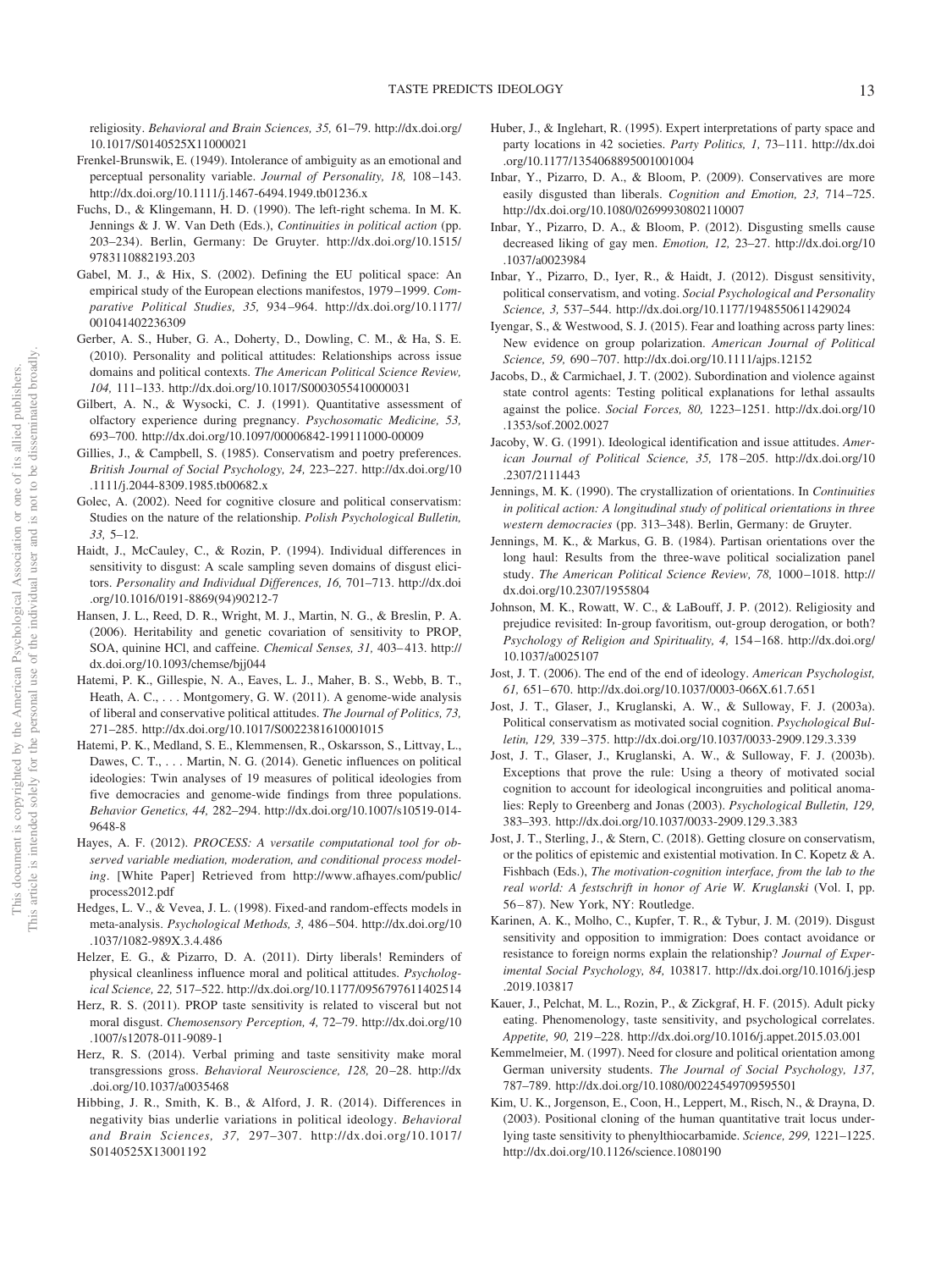- Konstantopoulos, S. (2011). Fixed effects and variance components estimation in three-level meta-analysis. *Research Synthesis Methods, 2,* 61–76.<http://dx.doi.org/10.1002/jrsm.35>
- <span id="page-14-0"></span>Kossowska, M., & Van Hiel, A. (2003). The relationship between need for closure and conservative beliefs in Western and Eastern Europe. *Political Psychology, 24,* 501–518. [http://dx.doi.org/10.1111/0162-895X](http://dx.doi.org/10.1111/0162-895X.00338) [.00338](http://dx.doi.org/10.1111/0162-895X.00338)
- Lacazette, E., Pitiot, G., Jobert, S., Mallet, J., & Gachon, A. M. F. (1997). Fine genetic mapping of LCN1/D9S1826 within 9q34. *Annals of Human Genetics, 61,* 449 – 455.<http://dx.doi.org/10.1017/S0003480097006374>
- Lakens, D., & Etz, A. J. (2017). Too true to be bad: When sets of studies with significant and nonsignificant findings are probably true. *Social Psychological and Personality Science, 8,* 875– 881. [http://dx.doi.org/10](http://dx.doi.org/10.1177/1948550617693058) [.1177/1948550617693058](http://dx.doi.org/10.1177/1948550617693058)
- Lawless, H. (1980). A comparison of different methods used to assess sensitivity to the taste of phenylthiocarbamide (PTC). *Chemical Senses, 5,* 247–256.<http://dx.doi.org/10.1093/chemse/5.3.247>
- Layman, G. C., & Carsey, T. M. (2002). Party polarization and "conflict extension" in the American electorate. *American Journal of Political Science, 46,* 786 – 802.<http://dx.doi.org/10.2307/3088434>
- Levendusky, M. (2009). *The partisan sort: How liberals became democrats and conservatives became republicans*. Chicago, IL: University of Chicago Press. [http://dx.doi.org/10.7208/chicago/9780226473673.001](http://dx.doi.org/10.7208/chicago/9780226473673.001.0001) [.0001](http://dx.doi.org/10.7208/chicago/9780226473673.001.0001)
- Lukes, S. (2003). Epilogue: The grand dichotomy of the twentieth century. In T. Ball & R. Bellamy (Eds.), *The Cambridge history of twentiethcentury political thought* (pp. 602– 626). Cambridge, UK: Cambridge University Press.<http://dx.doi.org/10.1017/CHOL9780521563543.030>
- Malka, A., & Lelkes, Y. (2010). More than ideology: Conservative–liberal identity and receptivity to political cues. *Social Justice Research, 23,* 156 –188.<http://dx.doi.org/10.1007/s11211-010-0114-3>
- Malka, A., Lelkes, Y., & Soto, C. J. (2019). Are cultural and economic conservatism positively correlated? A large-scale cross-national test. *British Journal of Political Science, 49,* 1045–1069. [http://dx.doi.org/10](http://dx.doi.org/10.1017/S0007123417000072) [.1017/S0007123417000072](http://dx.doi.org/10.1017/S0007123417000072)
- Malka, A., & Soto, C. J. (2015). Rigidity of the economic right? Menuindependent and menu-dependent influences of psychological dispositions on political attitudes. *Current Directions in Psychological Science, 24,* 137–142.<http://dx.doi.org/10.1177/0963721414556340>
- Marcus, G. E., Sullivan, J. L., Theiss-Morse, E., & Wood, S. L. (1995). *With malice toward some: How people make civil liberties judgments*. New York, NY: Cambridge University Press. [http://dx.doi.org/10.1017/](http://dx.doi.org/10.1017/CBO9781139174046) [CBO9781139174046](http://dx.doi.org/10.1017/CBO9781139174046)
- Mayr, E. (1960). The emergence of evolutionary novelties. In S. Tax (Ed.), *evolution after Darwin* (Vol. 1, pp. 349 –380). Chicago, IL: University of Chicago Press.
- McCarty, N., Poole, K. T., & Rosenthal, H. (2006). *Polarized America*. Cambridge, MA: MIT Press.
- McClosky, H., & Zaller, J. (1984). *The American ethos*. Cambridge, MA: Harvard University Press. [http://dx.doi.org/10.4159/harvard](http://dx.doi.org/10.4159/harvard.9780674428522) [.9780674428522](http://dx.doi.org/10.4159/harvard.9780674428522)
- McCoy, J., Rahman, T., & Somer, M. (2018). Polarization and the global crisis of democracy: Common patterns, dynamics, and pernicious consequences for democratic politics. *American Behavioral Scientist, 62,* 16 – 42.<http://dx.doi.org/10.1177/0002764218759576>
- McShane, B. B., & Böckenholt, U. (2017). Single-paper meta-analysis: Benefits for study summary, theory testing, and replicability. *Journal of Consumer Research, 43,* 1048 –1063. [http://dx.doi.org/10.1093/jcr/](http://dx.doi.org/10.1093/jcr/ucw085) [ucw085](http://dx.doi.org/10.1093/jcr/ucw085)
- Mikol, B. (1960). The enjoyment of new musical systems. *The open and closed mind* (pp. 270 –284). New York, NY: Basic Books.
- Miller, I. J., Jr. (1986). Variation in human fungiform taste bud densities among regions and subjects. *The Anatomical Record, 216,* 474 – 482. <http://dx.doi.org/10.1002/ar.1092160404>
- Miller, L. J., Anzalone, M. E., Lane, S. J., Cermak, S. A., & Osten, E. T. (2007). Concept evolution in sensory integration: A proposed nosology for diagnosis. *American Journal of Occupational Therapy, 61,* 135–140. <http://dx.doi.org/10.5014/ajot.61.2.135>
- Miller, W. E., & Shanks, J. M. (1996). *The new American voter*. Cambridge, MA: Harvard University Press.
- Mojet, J., Christ-Hazelhof, E., & Heidema, J. (2001). Taste perception with age: Generic or specific losses in threshold sensitivity to the five basic tastes? *Chemical Senses, 26,* 845– 860. [http://dx.doi.org/10.1093/](http://dx.doi.org/10.1093/chemse/26.7.845) [chemse/26.7.845](http://dx.doi.org/10.1093/chemse/26.7.845)
- Nordin, S., Broman, D. A., Olofsson, J. K., & Wulff, M. (2004). A longitudinal descriptive study of self-reported abnormal smell and taste perception in pregnant women. *Chemical Senses, 29,* 391– 402. [http://](http://dx.doi.org/10.1093/chemse/bjh040) [dx.doi.org/10.1093/chemse/bjh040](http://dx.doi.org/10.1093/chemse/bjh040)
- O'Brien, K., Forrest, W., Lynott, D., & Daly, M. (2013). Racism, gun ownership and gun control: Biased attitudes in U.S. whites may influence policy decisions. *PLoS ONE, 8,* e77552. [http://dx.doi.org/10.1371/](http://dx.doi.org/10.1371/journal.pone.0077552) [journal.pone.0077552](http://dx.doi.org/10.1371/journal.pone.0077552)
- Olatunji, B. O. (2008). Disgust, scrupulosity and conservative attitudes about sex: Evidence for a mediational model of homophobia. *Journal of Research in Personality, 42,* 1364 –1369. [http://dx.doi.org/10.1016/j.jrp](http://dx.doi.org/10.1016/j.jrp.2008.04.001) [.2008.04.001](http://dx.doi.org/10.1016/j.jrp.2008.04.001)
- Olatunji, B. O., Williams, N. L., Tolin, D. F., Abramowitz, J. S., Sawchuk, C. N., Lohr, J. M., & Elwood, L. S. (2007). The Disgust Scale: Item analysis, factor structure, and suggestions for refinement. *Psychological Assessment, 19,* 281–297.<http://dx.doi.org/10.1037/1040-3590.19.3.281>
- Pew Research Center. (2014). *Political polarization in the American public*. Retrieved from [https://www.people-press.org/2014/06/12/political](https://www.people-press.org/2014/06/12/political-polarization-in-the-american-public/)[polarization-in-the-american-public/](https://www.people-press.org/2014/06/12/political-polarization-in-the-american-public/)
- Pew Research Center. (2016). *Partisanship and political animosity in 2016*. Retrieved from [http://www.people-press.org/2016/06/22/1](http://www.people-press.org/2016/06/22/1-feelings-about-partisans-and-the-parties/) [feelings-about-partisans-and-the-parties/](http://www.people-press.org/2016/06/22/1-feelings-about-partisans-and-the-parties/)
- Pew Research Center. (2017a). *Political typology reveals deep fissures on the right and left*. Retrieved from [https://www.pewresearch.org/politics/](https://www.pewresearch.org/politics/2017/10/24/political-typology-reveals-deep-fissures-on-the-right-and-left/) [2017/10/24/political-typology-reveals-deep-fissures-on-the-right-and-left/](https://www.pewresearch.org/politics/2017/10/24/political-typology-reveals-deep-fissures-on-the-right-and-left/)
- Pew Research Center. (2017b). *The partisan divide on political values grows even wider*. Retrieved from [http://www.people-press.org/2017/10/](http://www.people-press.org/2017/10/05/the-partisan-divide-on-political-values-grows-even-wider/) [05/the-partisan-divide-on-political-values-grows-even-wider/](http://www.people-press.org/2017/10/05/the-partisan-divide-on-political-values-grows-even-wider/)
- Rajab, A., Kelberman, D., de Castro, S. C., Biebermann, H., Shaikh, H., Pearce, K., ... Dattani, M. T. (2008). Novel mutations in LHX3 are associated with hypopituitarism and sensorineural hearing loss. *Human Molecular Genetics, 17,* 2150 –2159. [http://dx.doi.org/10.1093/hmg/](http://dx.doi.org/10.1093/hmg/ddn114) [ddn114](http://dx.doi.org/10.1093/hmg/ddn114)
- Rathbun, B. C. (2007). Hierarchy and community at home and abroad: Evidence of a common structure of domestic and foreign policy beliefs in American elites. *Journal of Conflict Resolution, 51,* 379 – 407. [http://](http://dx.doi.org/10.1177/0022002707300842) [dx.doi.org/10.1177/0022002707300842](http://dx.doi.org/10.1177/0022002707300842)
- Reiljan, A. (2019). 'Fear and loathing across party lines'(also) in Europe: Affective polarisation in European party systems. *European Journal of Political Research*. Advance online publication. [http://dx.doi.org/10](http://dx.doi.org/10.1111/1475-6765.12351) [.1111/1475-6765.12351](http://dx.doi.org/10.1111/1475-6765.12351)
- Roberts, L. (1989). Disease and death in the New World. *Science, 246,* 1245–1247.<http://dx.doi.org/10.1126/science.2479984>
- Roccato, M., & Ricolfi, L. (2005). On the correlation between rightwing authoritarianism and social dominance orientation. *Basic and Applied Social Psychology, 27,* 187–200. [http://dx.doi.org/10.1207/](http://dx.doi.org/10.1207/s15324834basp2703_1) [s15324834basp2703\\_1](http://dx.doi.org/10.1207/s15324834basp2703_1)
- Rolls, E. T., & Scott, T. R. (2003). Central taste anatomy and neurophysiology. In R. L. Doty (Ed.), *Handbook of olfaction and gustation* (pp. 1189 –1233). Cleveland, OH: CRC Press.
- Rosas, J. C., & Ferreira, A. R. (2014). Left and right: Critical junctures. In J. C. Rosas & A. R. Ferreira (Eds.), *Left and right: The great dichotomy revisited* (pp. 2–21). Newcastle upon Tyne, UK: Cambridge Scholars Publishing.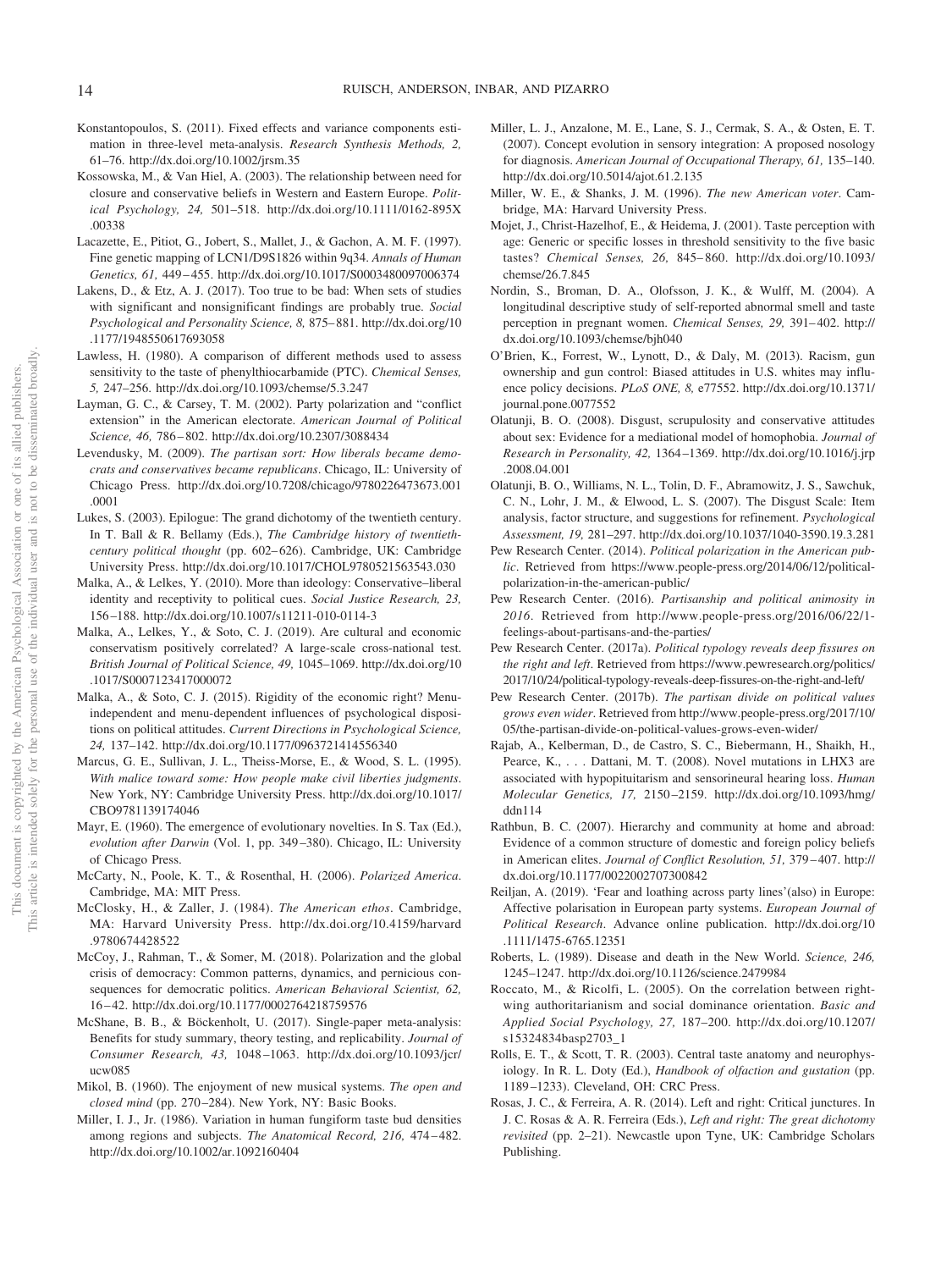- Rozin, P., Haidt, J., & McCauley, C. R. (2008). Disgust. In M. Lewis, J. M. Haviland-Jones & L. F. Barrett (Eds.), *Handbook of emotions* (3rd ed., pp. 757–776). New York, NY: Guilford.
- Ruch, W., & Hehl, F. J. (1986). Conservatism as a predictor of responses to humour: A comparison of four scales. *Personality and Individual Differences, 7,* 1–14. [http://dx.doi.org/10.1016/0191-8869\(86\)90102-9](http://dx.doi.org/10.1016/0191-8869%2886%2990102-9)
- Saucier, G. (2000). Isms and the structure of social attitudes. *Journal of Personality and Social Psychology, 78,* 366 –385. [http://dx.doi.org/10](http://dx.doi.org/10.1037/0022-3514.78.2.366) [.1037/0022-3514.78.2.366](http://dx.doi.org/10.1037/0022-3514.78.2.366)
- Schaller, M. (2011). The behavioural immune system and the psychology of human sociality. *Philosophical Transactions of the Royal Society of London Series B, Biological Sciences, 366,* 3418 –3426. [http://dx.doi](http://dx.doi.org/10.1098/rstb.2011.0029) [.org/10.1098/rstb.2011.0029](http://dx.doi.org/10.1098/rstb.2011.0029)
- Schaller, M., & Murray, D. R. (2008). Pathogens, personality, and culture: Disease prevalence predicts worldwide variability in sociosexuality, extraversion, and openness to experience. *Journal of Personality and Social Psychology, 95,* 212–221. [http://dx.doi.org/10.1037/0022-3514](http://dx.doi.org/10.1037/0022-3514.95.1.212) [.95.1.212](http://dx.doi.org/10.1037/0022-3514.95.1.212)
- Schneider, J. F. (1985). Authoritarian-conservatism and pleasantness of visual patterns: What determines aesthetic preferences? *The High School Journal, 68,* 389 –395.
- Schönbrodt, F. D., & Perugini, M. (2013). At what sample size do correlations stabilize? *Journal of Research in Personality, 47, 609-612*. <http://dx.doi.org/10.1016/j.jrp.2013.05.009>
- Schwartz, S. H., Caprara, G. V., & Vecchione, M. (2010). Basic personal values, core political values, and voting: A longitudinal analysis. *Political Psychology, 31,* 421– 452. [http://dx.doi.org/10.1111/j.1467-9221](http://dx.doi.org/10.1111/j.1467-9221.2010.00764.x) [.2010.00764.x](http://dx.doi.org/10.1111/j.1467-9221.2010.00764.x)
- Schwartz, S. H., Caprara, G. V., Vecchione, M., Bain, P., Bianchi, G., Caprara, M. G.,... Mamali, C. (2014). Basic personal values underlie and give coherence to political values: A cross national study in 15 countries. *Political Behavior, 36,* 899 –930. [http://dx.doi.org/10.1007/](http://dx.doi.org/10.1007/s11109-013-9255-z) [s11109-013-9255-z](http://dx.doi.org/10.1007/s11109-013-9255-z)
- Sears, D. O. (1975). Political socialization. In F. I. Greenstein & N. W. Polsby (Eds.), *Handbook of political science* (Vol. 2, pp. 93–153). Reading, MA: Addison Wesley.
- Sears, D. O. (1983). The persistence of early political predispositions: The roles of attitude object and life stage. In L. Wheeler & P. Shaver (Eds.), *Review of personality and social psychology* (Vol. 4, pp. 79 –116). Beverly Hills, CA: Sage.
- Sears, D. O., & Funk, C. (1999). Evidence of the long-term persistence of adults' political predispositions. *The Journal of Politics, 61,* 1–28. <http://dx.doi.org/10.2307/2647773>
- Sears, D. O., & Levy, S. (2003). Childhood and adult political development. In D. O. Sears, L. Huddy, & R. Jervis (Eds.), *Oxford handbook of political psychology* (pp. 60 –109). Oxford, UK: Oxford University Press.
- Shahbake, M., Hutchinson, I., Laing, D. G., & Jinks, A. L. (2005). Rapid quantitative assessment of fungiform papillae density in the human tongue. *Brain Research, 1052,* 196 –201. [http://dx.doi.org/10.1016/j](http://dx.doi.org/10.1016/j.brainres.2005.06.031) [.brainres.2005.06.031](http://dx.doi.org/10.1016/j.brainres.2005.06.031)
- Sherkat, D. E., Powell-Williams, M., Maddox, G., & de Vries, K. M. (2011). Religion, politics, and support for same-sex marriage in the United States, 1988 –2008. *Social Science Research, 40,* 167–180. [http://](http://dx.doi.org/10.1016/j.ssresearch.2010.08.009) [dx.doi.org/10.1016/j.ssresearch.2010.08.009](http://dx.doi.org/10.1016/j.ssresearch.2010.08.009)
- Sibley, C. G., & Duckitt, J. (2008). Personality and prejudice: A metaanalysis and theoretical review. *Personality and Social Psychology Review, 12,* 248 –279.<http://dx.doi.org/10.1177/1088868308319226>
- Sibley, C. G., Osborne, D., & Duckitt, J. (2012). Personality and political orientation: Meta-analysis and test of a Threat-Constraint Model. *Journal of Research in Personality, 46,* 664 – 677. [http://dx.doi.org/10.1016/](http://dx.doi.org/10.1016/j.jrp.2012.08.002) [j.jrp.2012.08.002](http://dx.doi.org/10.1016/j.jrp.2012.08.002)
- Skitka, L. J. (1999). Ideological and attributional boundaries on public compassion: Reactions to individuals and communities affected by a

natural disaster. *Personality and Social Psychology Bulletin, 25,* 793– 808.<http://dx.doi.org/10.1177/0146167299025007003>

- Skitka, L. J., & Tetlock, P. E. (1993a). Providing public assistance: Cognitive and motivational processes underlying liberal and conservative policy preferences. *Journal of Personality and Social Psychology, 65,* 1205–1223.<http://dx.doi.org/10.1037/0022-3514.65.6.1205>
- Skitka, L. J., & Tetlock, P. E. (1993b). Of ants and grasshoppers: The political psychology of allocating public assistance. In B. Mellers & J. Baron (Eds.), *Psychological perspectives in justice* (pp. 205–233). New York, NY: Cambridge University Press. [http://dx.doi.org/10.1017/](http://dx.doi.org/10.1017/CBO9780511552069.011) [CBO9780511552069.011](http://dx.doi.org/10.1017/CBO9780511552069.011)
- Smith, K. B., Oxley, D. R., Hibbing, M. V., Alford, J. R., & Hibbing, J. R. (2011). Linking genetics and political attitudes: Reconceptualizing political ideology. *Political Psychology, 32,* 369 –397. [http://dx.doi.org/10](http://dx.doi.org/10.1111/j.1467-9221.2010.00821.x) [.1111/j.1467-9221.2010.00821.x](http://dx.doi.org/10.1111/j.1467-9221.2010.00821.x)
- Stenner, K. (2005). *The authoritarian dynamic*. London, UK: Cambridge University Press.<http://dx.doi.org/10.1017/CBO9780511614712>
- Sterling, J., Jost, J. T., & Pennycook, G. (2016). Are neoliberals more susceptible to bullshit? *Judgment and Decision Making, 11,* 352–360.
- Stern, R. M., Koch, K. L., & Andrews, P. (2011). *Nausea: Mechanisms and management*. New York, NY: Oxford University Press.
- Tepper, B. J. (2008). Nutritional implications of genetic taste variation: The role of PROP sensitivity and other taste phenotypes. *Annual Review of Nutrition, 28,* 367–388. [http://dx.doi.org/10.1146/annurev.nutr.28](http://dx.doi.org/10.1146/annurev.nutr.28.061807.155458) [.061807.155458](http://dx.doi.org/10.1146/annurev.nutr.28.061807.155458)
- Terrizzi, J. A., Jr., Shook, N. J., & McDaniel, M. A. (2013). The behavioral immune system and social conservatism: A meta-analysis. *Evolution and Human Behavior, 34,* 99 –108. [http://dx.doi.org/10.1016/j](http://dx.doi.org/10.1016/j.evolhumbehav.2012.10.003) [.evolhumbehav.2012.10.003](http://dx.doi.org/10.1016/j.evolhumbehav.2012.10.003)
- Terrizzi, J. A., Shook, N. J., & Ventis, W. L. (2010). Disgust: A predictor of social conservatism and prejudicial attitudes toward homosexuals. *Personality and Individual Differences, 49,* 587–592. [http://dx.doi.org/](http://dx.doi.org/10.1016/j.paid.2010.05.024) [10.1016/j.paid.2010.05.024](http://dx.doi.org/10.1016/j.paid.2010.05.024)
- Tetlock, P. E., Visser, P. S., Singh, R., Polifroni, M., Scott, A., Elson, S. B., . . . Rescober, P. (2007). People as intuitive prosecutors: The impact of social-control goals on attributions of responsibility. *Journal of Experimental Social Psychology, 43,* 195–209. [http://dx.doi.org/10.1016/j.jesp](http://dx.doi.org/10.1016/j.jesp.2006.02.009) [.2006.02.009](http://dx.doi.org/10.1016/j.jesp.2006.02.009)
- Thornhill, R., Fincher, C. L., & Aran, D. (2009). Parasites, democratization, and the liberalization of values across contemporary countries. *Biological Reviews of the Cambridge Philosophical Society, 84,* 113– 131.<http://dx.doi.org/10.1111/j.1469-185X.2008.00062.x>
- Tomchek, S. D., & Dunn, W. (2007). Sensory processing in children with and without autism: A comparative study using the short sensory profile. *American Journal of Occupational Therapy, 61,* 190 –200. [http://dx.doi](http://dx.doi.org/10.5014/ajot.61.2.190) [.org/10.5014/ajot.61.2.190](http://dx.doi.org/10.5014/ajot.61.2.190)
- Tomkins, S. (1963). Left and right: A basic dimension of ideology and personality. In R. W. White (Ed.), K. F. Bruner (Collaborator), *The study of lives: Essays on personality in honor of Henry A*. Murray (pp. 388 – 411). New York, NY: Atherton Press. [http://dx.doi.org/10.1037/](http://dx.doi.org/10.1037/12238-017) [12238-017](http://dx.doi.org/10.1037/12238-017)
- Tybur, J. M., Inbar, Y., Aarøe, L., Barclay, P., Barlow, F. K., de Barra, M., . . . Žeželj, I. (2016). Parasite stress and pathogen avoidance relate to distinct dimensions of political ideology across 30 nations. *Proceedings of the National Academy of Sciences of the United States of America, 113,* 12408 –12413.<http://dx.doi.org/10.1073/pnas.1607398113>
- Tybur, J. M., Inbar, Y., Güler, E., & Molho, C. (2015). Is the relationship between pathogen avoidance and ideological conservatism explained by sexual strategies? *Evolution and Human Behavior, 36,* 489 – 497. [http://](http://dx.doi.org/10.1016/j.evolhumbehav.2015.01.006) [dx.doi.org/10.1016/j.evolhumbehav.2015.01.006](http://dx.doi.org/10.1016/j.evolhumbehav.2015.01.006)
- Tybur, J. M., Lieberman, D., Kurzban, R., & DeScioli, P. (2013). Disgust: Evolved function and structure. *Psychological Review, 120,* 65– 84. <http://dx.doi.org/10.1037/a0030778>